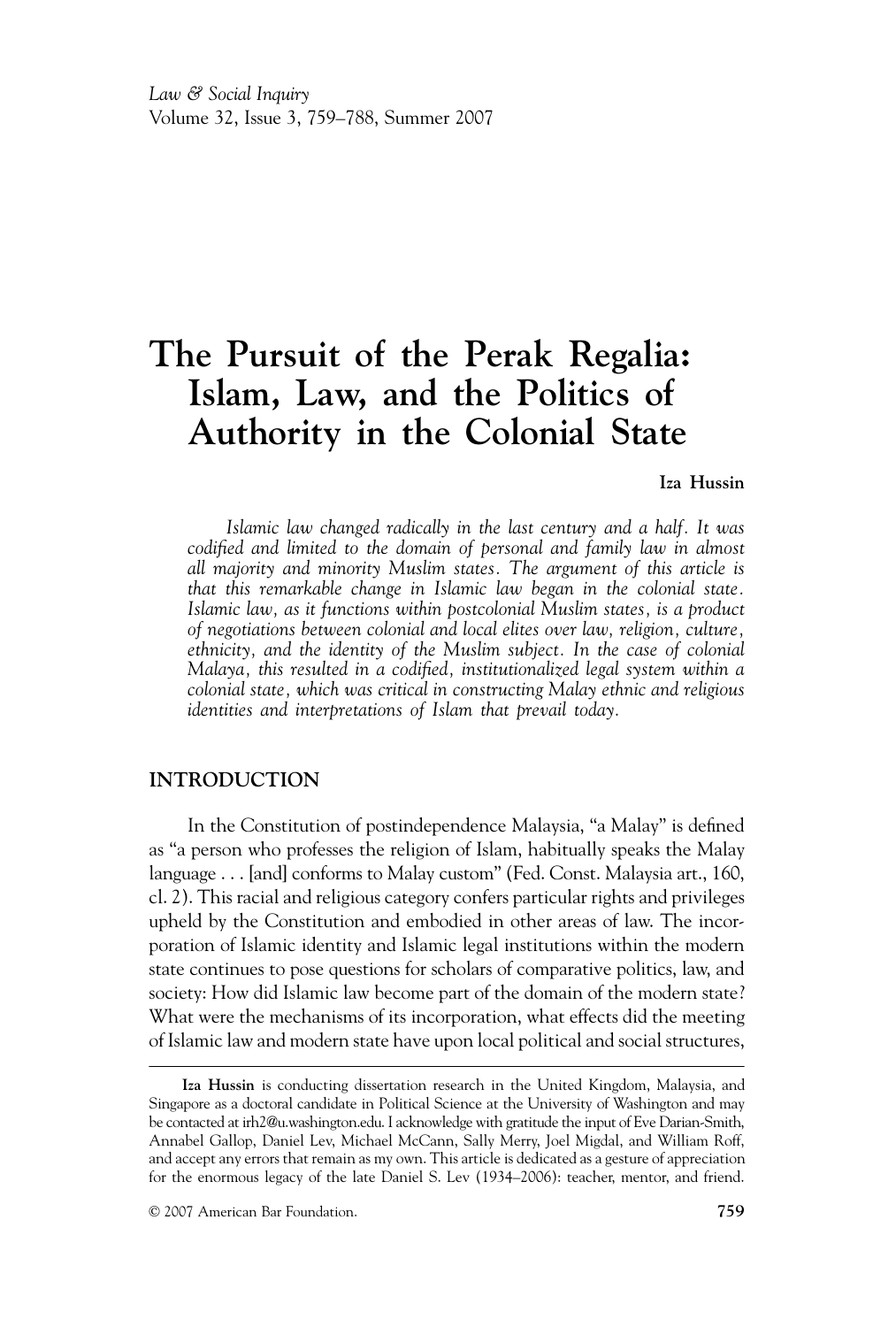and which actors drove this process? This article argues that a pivotal moment for the making of both Islamic law and the modern Muslim state occurred during the colonial encounter, and it addresses these questions in the context of British colonial Malaya in the late nineteenth and early twentieth centuries.

The theoretical tools offered by law and society and state in society approaches dovetail in this project with comparative legal and Islamic legal studies, where Islamic law and colonialism are more common subjects. We begin with a historical introduction that locates this project within a place, time, and politics, followed by a section that lays out the argument of the article and the potential application of its themes to the study of Islamic law, colonialism, and Muslim identity. Three major concepts run through this article and provide its central structure: power as a negotiation, law as a process, and state and subject as mutually dependent. These make possible a critique of legal pluralism as an analytic concept, and I offer as a conclusion an alternative model for legal development in the colonial and postcolonial Muslim state: legal hybridity. Using the case of Malaya, where relatively little scholarly attention has been paid to law and society, this project opens the possibility for comparison with other imperial sites in South Asia and the Middle East, arguing that Islamic law today must be understood in the context of the political history of its incorporation within the modern state.<sup>1</sup>

## **The Pursuit of the Perak Regalia**

It began, as many colonial stories do, with a succession dispute. The chiefs in Perak, a state on the western coast of the Malay peninsula, could not come to agreement over who was to become sultan, and their disagreements were bringing the state into civil war, thereby disrupting the lucrative tin trade. The British were anxious to broker a peace that would make the region safe for trade, at the same time seeing an opportunity to install a sultan who would be receptive to British interests. Raja Abdullah, the lessfavored candidate for the Perak throne, invited British colonial officials into the dispute. On January 20, 1874, the Treaty of Pangkor was signed between some Malay chiefs and Sir Andrew Clarke, the Governor General of the Straits Settlements, installing Abdullah as Sultan of Perak and alongside him a British Resident, whose advice the sultan would seek on everything except matters of religion and custom.<sup>2</sup> The treaty provided that "the Resident's

<sup>1.</sup> Roff (1967), Hooker (1984), and Peletz (2002) are exceptions to this. To my knowledge, however, this study is unique in its use of original archive research (in Malaysia, Singapore, and the United Kingdom) in both Malay and English documents to study the making of Islamic law in Malaya.

<sup>2.</sup> Cowan (1961), Gullick (1992), Parkinson (1960). The Straits Settlements were Penang, Melaka, and Singapore, procured by the East India Company between 1786 and 1826 and ruled through the Governor General.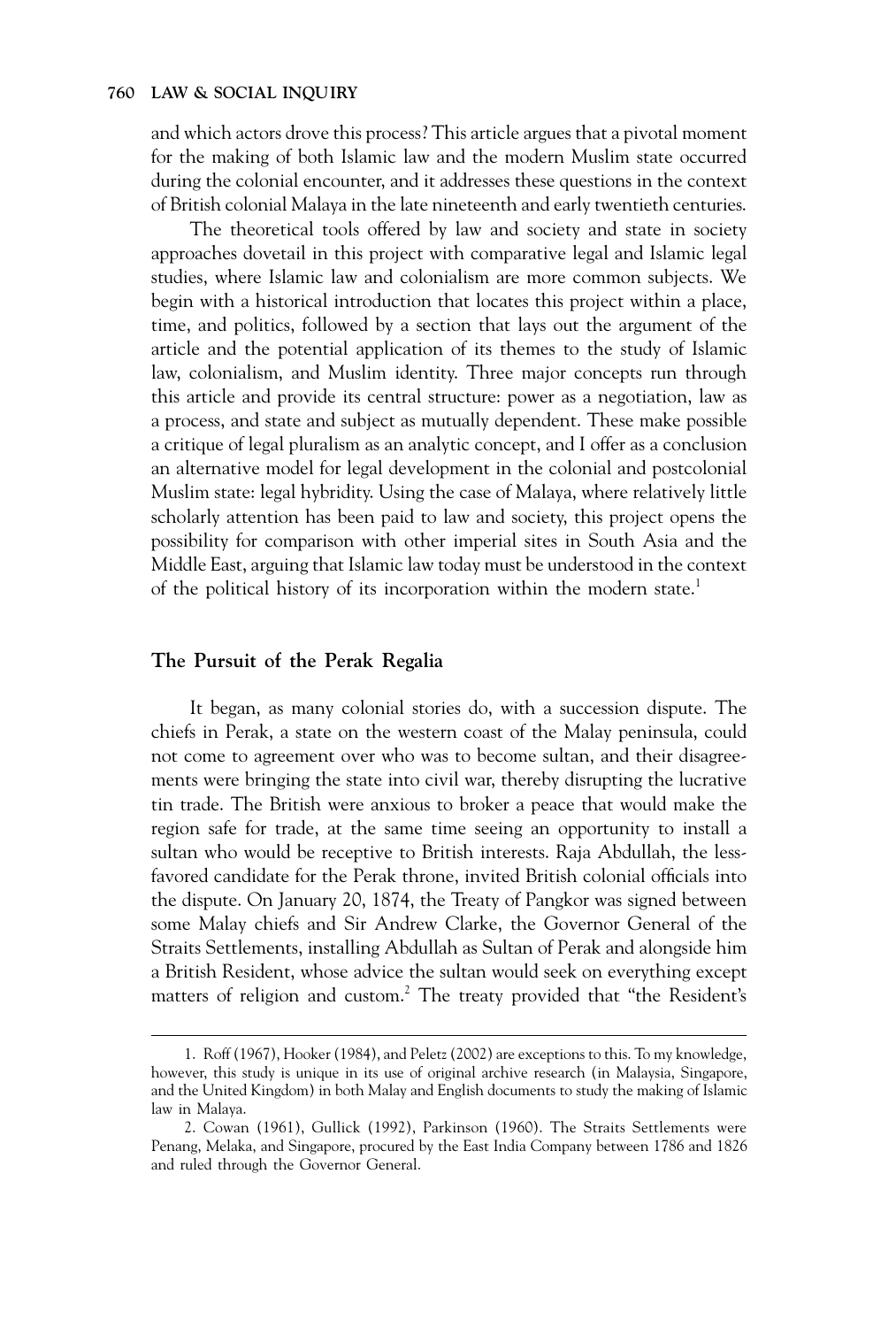advice must be asked and acted upon (in Perak) on all questions other than those relating to Malay religion and custom, and that the collection and control of all revenue and the general administration of the country must be regulated under the advice of these Residents" (Parkinson 1960, 323–25).

Hence a British colonial administrator gained executive power over a Malay state. The history of the precolonial Malay world featured the development of geographically based sultanates organized around a particular court, part of an evolving notion of identity: Malayness organized by affiliation to a court, its sultan, and its laws.<sup>3</sup> Ethnic identity during this time was fluid and amorphous, and only became more concrete through the methods and motivations of colonial governance. During the early colonial encounter, Malay identity was posited against the claims of the various sultanates as well as against the encroachment of European power. The earlier half of the nineteenth century saw competition between Malay elites, who were proponents of "Malayness" with its traditional *adat* (from the Arabic, meaning "customary practice") law and its affiliations to royal figures, and advocates for Muslim identity and Islamic law.4

Within the century, four Malay states had Residents, and by the early twentieth century, all of peninsular Malaya was part of the British Empire. Told in this way, the progression from autonomous Malay states to colonial territories ruled by a sultan and his British Resident "advisor" seems relatively straightforward.<sup>5</sup> However, viewed from a different angle, the story seems

<sup>3. &</sup>quot;Sultan" connotes the apex of the royal power pyramid in the Malay states and carried with it Islamic authority through its association with other sultanates in the Muslim world. While there was a hereditary succession to the sultanate, this position was also subject to the collective agreement of other power-holders in the states, notably the rajas, who ruled over smaller areas within the sultan's purview.

<sup>4.</sup> British officials commented in the early 1800s on finding in "almost every state . . . (a) constant struggle between the adherents of the Old Malay usages and the Hajis, and other religious persons, who are desirous of introducing the laws of the Arabs" (Milner 1991, 114). The growth of European influence in Southeast Asia coincided with the reign of the Ottoman Sultan Abdulhamid (1876–1908), whose dwindling power in the European sphere and support from the Muslim world led some to believe that he "hoped to make up in Asia for the influence he could not retain in Europe" (Reid 1967, 279). Reid also notes the mission sent to Southeast Asia in 1881, comprised of several important Meccan imams (ibid.).

<sup>5. &</sup>quot;Malaya" here refers to peninsular Malaya, today corresponding with West Malaysia. The four federated states of Malaya were: Perak (1874), Selangor (1874), Pahang (1888), and Negri Sembilan (1895, itself a collection of nine states, the first of which, Sungei Ujong, sought British Residency in 1874). These federated states were Protectorates, technically independent states each with its own British Resident, and by 1896, a Resident General who was also the governor of the Straits Settlements (comprised of Singapore, Penang, and Malacca; procured by the East India Company between 1786 and 1826). Four northern states were signed over by Siam to be British Protectorates in 1909 as unfederated states: Perlis, Kedah, Kelantan, and Trengganu. A fifth, Johore, accepted a British advisor in 1914.

What was referred to as "British Malaya" was comprised of the Straits Settlements, the four federated states and the five unfederated states. The Settlements were ruled as a crown Colony directly from London after 1867, whereas the Malay states were Protectorates, governed by the doctrine of "indirect rule," i.e., a British "advisor" whose realm of control was anything beyond the "matters of religion and custom" ceded to the Sultans in the Pangkor Treaty (Parkinson 1960, 323–25).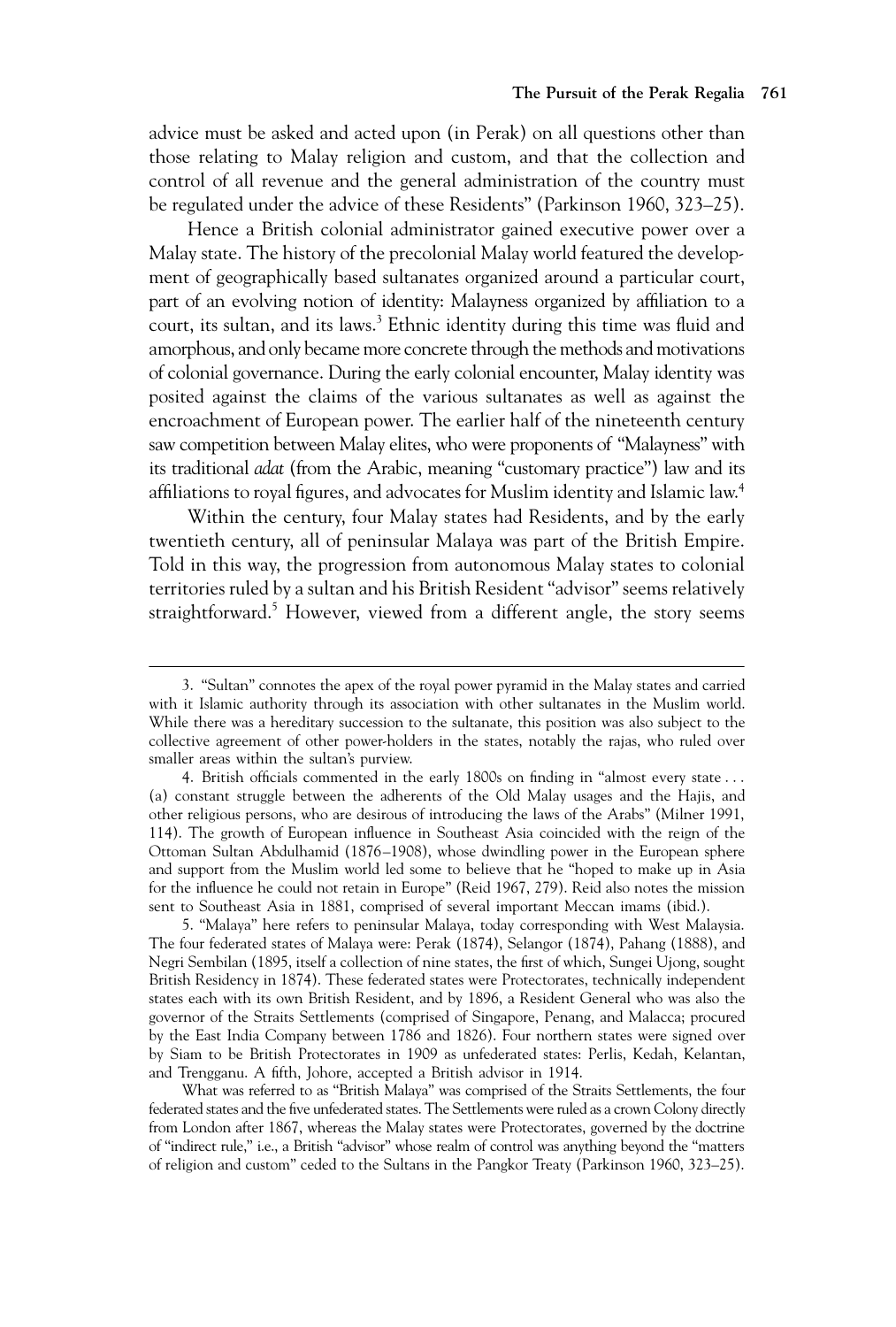quite different. Each state that came under the rule of the British did so through its own struggles. In Perak, the first Resident, James Birch, was assassinated by a group of Malay chiefs almost immediately after his appointment. British reprisals during the Perak War of 1875 included the exile of Sultan Abdullah to the Seychelles in 1877 and Raja Ismail and a number of others to the state of Johore.

Contributing to the conflict behind this drama was the fact that the English and Malay texts of the Treaty of Pangkor are reported to have been subtly but crucially different: Raja Abdullah agreed to "ask and accept" the advice of a Resident. The British believed that the wording of the treaty meant that the Resident's advice had to be acted upon by the Raja, whereas the Raja's interpretation leaned more heavily on the notion that the Resident's role was consultative rather than executive. The Malay rulers found later that the English version of the treaty documents were far more assertive about the rights and powers of the Resident than the Malay version.<sup>6</sup> Perhaps the fact that the treaty was signed on the deck of a British ship (H.M.S. Pluto) hid some reluctance on the part of the chiefs to resolve a succession dispute in quite the way the British had arranged (Cowan 1961).

And while the Treaty of Pangkor seemed to guarantee a new sultan and a Resident for Perak, there is also the struggle H. S. Barlow (1995) entitled "The Pursuit of the Perak Regalia"; having appointed a new Resident by treaty, the new sultan had to be confirmed by coronation.<sup>7</sup> With twists, turns, and absurdities worthy of a Gilbert and Sullivan operetta, the soon-to-be Resident Birch and his aide Swettenham traveled in a small boat up and down the waters off the western coast of Malaya, attempting to persuade Raja Ismail, who would have been the Sultan of Perak if not for the British,

<sup>6. &</sup>quot;Fasal yang ke-enam—arakian maka ada-lah Yang di-Pertuan Perak itu mahu terima dan buat sa-buah rumah yang layak bagi tempat duduk suatu tuan yang di-bawah perentah British Gobermen gelaran-nya Tuan Residen Negeri Perak menjadi orang kerajaan governmen. Akan Yang Di-Pertuan itu mahu-lah menempah dengan-nya dahulu daripada fasal sekalian perkara dan pekerjaan Negeri Perak itu melainkan tiada boleh ia masuk daripada fasal Ugama Islam dan Adat Melayu itu ada-nya."

The English translation provided by the sons of Sultan Abdullah in 1915 reads: "Clause 6—the sultan of Perak shall receive and make a suitable house for a residence for the officer who is under the British Government called the Resident of Perak and is accredited to the Sultan's Court. The Sultan shall consult with him first on all matters and administration in the State of Perak except that he, the Resident, may not intervene in matters of the Mohammedan religion and Malay customs" (Gullick 1992, 31).

The Malay translation of the English text of the Treaty, published in the *Singapore Daily Times* shortly after the signing, reads: "hendaklah di-tuntut apa-apa nasihat daripada-nya mengikut ajaran-nya pada membuat apa-apa" [(the Sultan) shall ask his (the Resident's) advice and follow his direction before undertaking any action.].

<sup>7.</sup> H. S. Barlow's (1995) biography of Swettenham (1850–1946), contains a chapter entitled "The Pursuit of the Perak Regalia," which narrates the journeys taken by Swettenham and Birch trying to persuade Raja Ismail to agree to hand over the symbols of kingship to the new British-supported Sultan Abdullah. This episode occurred early in his career as a colonial administrator, which included arranging the Federation of the Malay States.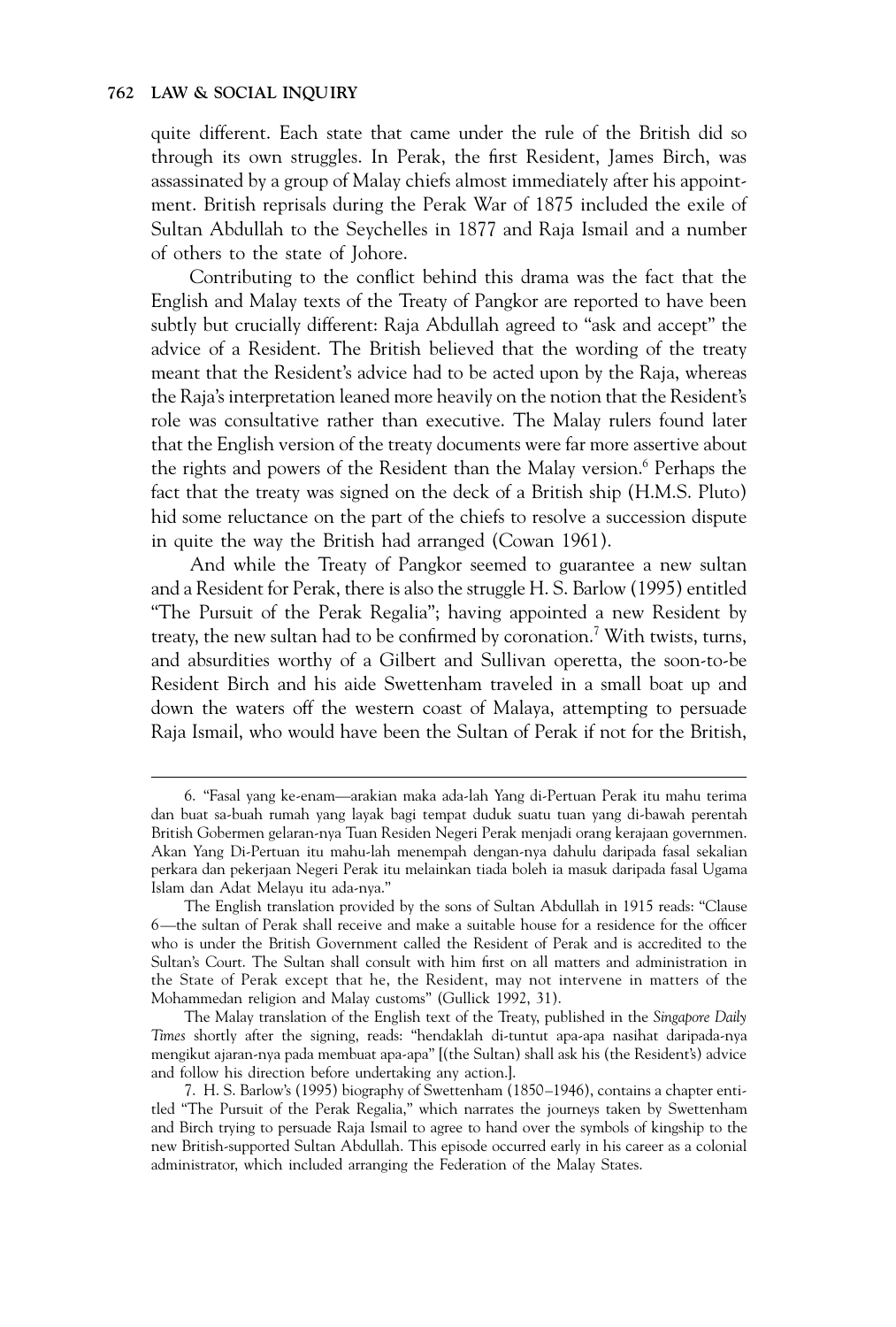to hand over the symbols of rightful kingship. For these British officers, the regalia were instruments of power, objects to be handed from ruler to ruler. For the Malay rajas, the regalia did not just represent power, they held power themselves and required careful treatment.<sup>8</sup> For these reasons, and well aware of their significance as political and symbolic assets, Raja Ismail refused to pass the regalia to his rival through British officers. Without the ceremonial instruments, the weapons of precious metal or the royal elephants, there could be no coronation for Abdullah. Without a coronation, the Treaty of Pangkor and the world it envisioned, an orderly regime of obedient monarchs and benevolent British advisors, could not be much more than an English fiction.

## **LAW, ELITES AND THE COLONIAL STATE**

The struggle behind the Treaty of Pangkor illustrates a number of crucial points about the colonial project: while it proceeded along the lines of economic and strategic interest, it relied heavily upon legal documents and the consent of local elites for its success. And even when the consent of local elites was successfully arranged and the proper documents signed, the language of colonial power continued to be resisted, and the symbolic and material elements of colonial rule had to be procured through entirely different struggles. This article will explore these insights into the colonial project through the development of law in Malaya during the period 1874–1904,

<sup>8.</sup> As Skeat (1953) writes, sources from the period show that royal regalia were treated with extreme reverence: At Alor Setar (Kedah), "not even the Sultan could safely walk in front of these instruments . . . and that they should be moved only on the rarest occasions, such as when the Sultan had to meet another ruler of higher rank than himself. . . . They should not be moved when the Sultan was travelling alone, almost as if it would be lese-majeste [an offense against dignity/majesty, usually of a sovereign/state] to disturb them for so little: they were the servant greater than the master. To ignore these conditions . . . could prove speedily fatal.... On no account should one come too near them. A Chinese... who had gone up the stairs in spite of all warnings . . . had swollen up like a puffer-fish, and died, bloated (it was said)" (27).

Birch's Report on Perak, April 2, 1875 indicates the extent to which he misunderstood the political situation in Perak and the meaning of the regalia to the Malay chiefs: "As regards the regalia, the country can get on very well without it, or, as soon as it can afford it, a new set can be procured, but it is difficult to convince these native chiefs of this. They are, however, getting more alive to the fact that they must wait for it. As to fighting for it, the sultan and his aides are not in a position to do so, and, however big (they) may talk, I am certain they would not risk a conflict with the people of the interior, for, though some of the Chiefs and a large number of the ryots [peasants, agricultural tenants] up the river are actually in favour of Abdullah, they are so situated by position that they would be compelled to join the force of Ismail and Yusuf. . . . It is not the possession of the regalia, therefore, that need give any anxiety, but the fact that Ismail still holds it leads the people, or many of them, to believe the assertions of Yusuf and other interested persons that Ismail is still, and ever has been, Sultan de facto. . . . Whenever Ismail joins the Treaty and receives his money, all difficulties in the Government of the country will disappear" (CO 273/88, Birch to Colonial Office: Report on Perak, April 2, 1875).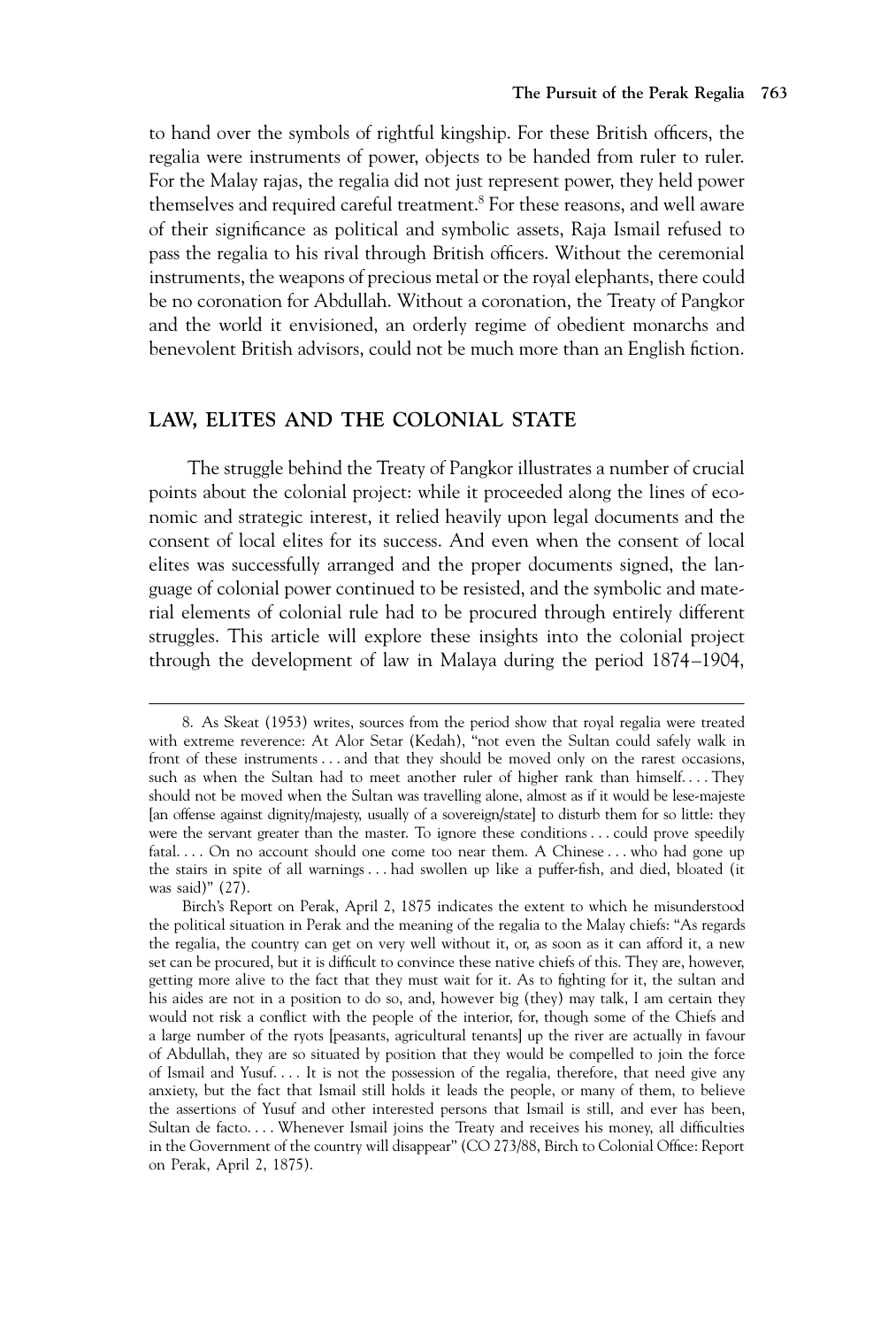focusing on the laws over which the Treaty of Pangkor had given the Malay Sultans autonomous power—laws over religion and custom.

This article argues that "Islamic law," as a concept, needs to be problematized and that the political contexts of its formation at various historical junctures are crucial for understanding what Islamic law is, what actors and institutions are involved in it, and how it functions within the modern state. In this article, Islamic law will be understood as a textual, institutional, and discursive product: as a combination of *shari*<sup>2</sup>*ah* (the "sacred law" of Islam, comprising of *Qur*}*an* (Koran), *sunna* (the authoritative traditions), and *fiqh* (jurisprudence)), $9$  and of the institutional forms these textual and discursive elements were given as they were interpreted, given force, or limited by local actors and institutions. As it gained currency during the colonial period as a symbol of state legitimacy and a resource for the exercise of Malay elite power, Islam itself underwent changes, as did what it meant to be Muslim. According to Nathan Brown (1997), the meanings of *shari*}*ah* and of Islamic law changed in the modern state, and

the result has been an increased understanding of shari'a as meaning law in the narrow sense  $\dots$  The degree to which the shari'a is seen as prevailing is connected less with the institutions and practices formerly associated with it than with the degree to which the law in force conforms to shari'a norms."  $(371)$ 

I would add that the scope of Islamic law was progressively limited in scope to the sphere of "private" religious practice and family law, and its authority allied to, and eventually co-opted by, state institutions and actors.

The major argument of this article is that the definition of "matters of religion and custom" (Treaty of Pangkor, in Parkinson 1960, 323–25) as an autonomous Malay space, even in theory, had profound consequences for the development of law and the colonial state as well as for the domains of Islam and Malay identity themselves.10 In this development, the relationship between local and colonial elites was one of negotiation rather than dominance of one over the other, and these negotiations resulted in a new kind of legal system, a hybrid system. Since the founding document for British intervention in the Malay states constructed an autonomous space for Malay rulers surrounding matters of religion and custom, the definition of Islam and Malay custom became a central arena for the negotiation of elite power. The involvement of specific Malay elites in the colonial project benefited

<sup>9.</sup> *Shari'ah* comes from the Arabic root for "path to water," or "root"; it is a term whose definition is itself a complex matter for Islamic legal scholars. A pertinent issue for the purposes of this article is whether the *shari'ah* is a body of rules or a system of reasoning that emcompasses an ethic for life (see Hallaq 2005; Mayer 1990).

<sup>10.</sup> The formula "matters of religion and custom" was used in many British documents to refer to the autonomous domain of Malay rulers. From this point on in the article, it will be used without quotations.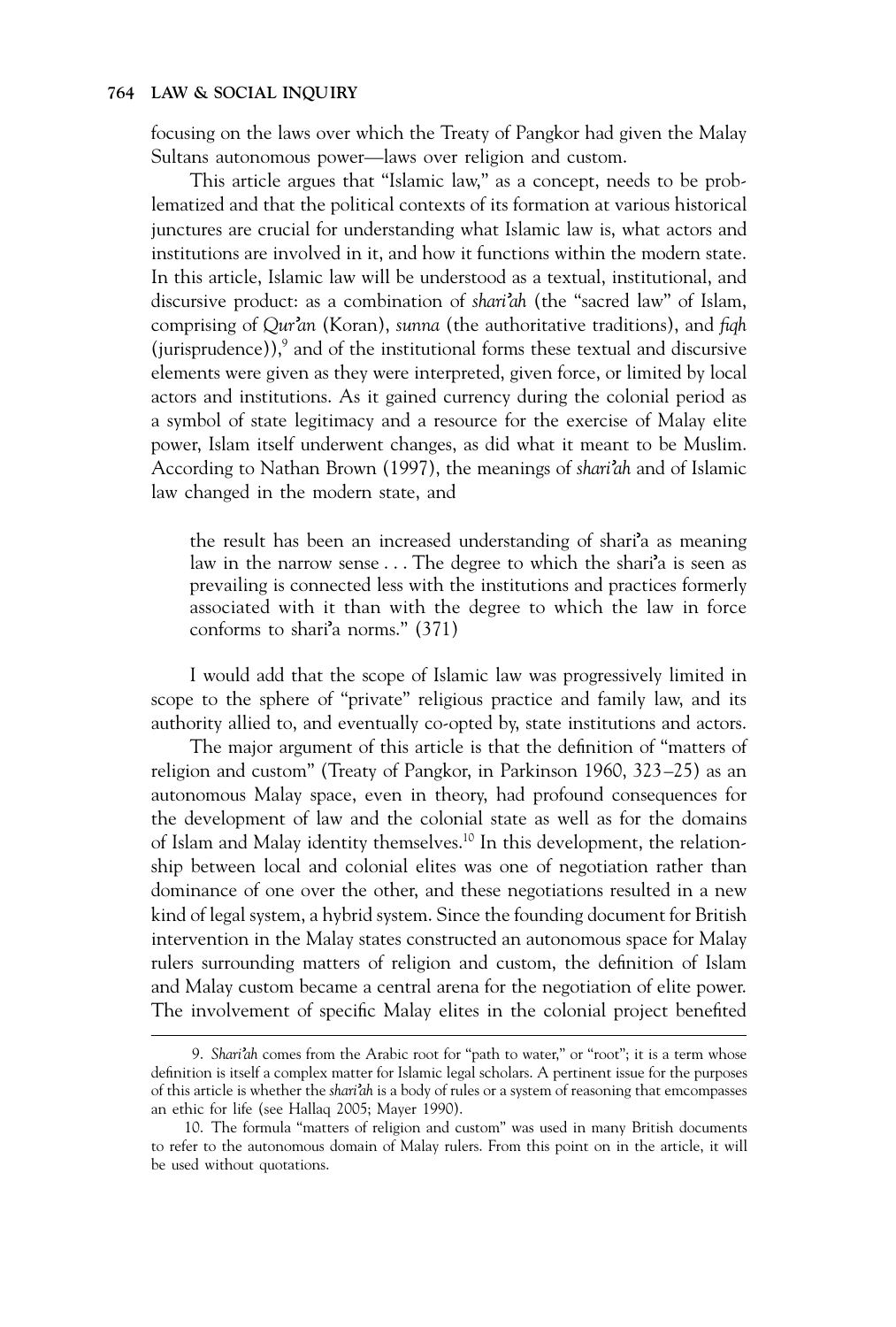their power within the colonial state in formation at the same time that it shaped the state and its subjects through their interpretation and use of the autonomy granted them by law over matters of religion and custom. Malay identity and the basis of the discourse of Malay nationalism were constructed during the colonial encounter, between local Malay elites and British colonial officials, whose involvement in the colonial project profoundly affected the shape of institutions and interests in the colonial context.

Through legal documents like the Treaty of Pangkor, the British gained a foothold by which to exert control over the economy, politics, and society of the Malay Peninsula. However, the Treaty of Pangkor and very similar state treaties that followed it also established that the Malay sultans could retain autonomy for themselves in matters of religion and custom. By making Malay sultans guardians and arbiters of religion and custom, legal negotiations over the control of the Malay peninsula placed local rulers at the center of Malay ethnic and Muslim religious identity during the colonial period and made legal codes and institutions a key instrument of their power. Islamic law came to occupy the center of Malay elite legitimacy, and a unified Malay ethnicity and Muslim religious identity became closely identified.

While legal pluralism has provided useful ways of understanding the combination of British colonial, Islamic, and Malay customary law, I argue that the sum of these systems was not merely British law working in tandem with "traditional" elements in the fields of personal law. The manner of their combination, the interests that led to British control over some areas of law and Malay elite control over others, the interpretation of Islamic law and Malay custom, constructed a hybrid system of law, with particular effects upon Malay identity, state power, and elite authority.

My use of the word *state* refers to the network of cooperation, competition, and dispute through which power was exercised in early colonial Malaya. The utility of the state concept is that it allows us to speak of this network, amorphous as it is, in terms of an evolving unit, and ask:

What are the guiding cultural and political principles behind organization and process in the state that promote the existence of some kinds of institutions and not others? Are these guidelines and principles cohesive and unifying, or are they . . . fragmented, tending to gather around opposing symbols of legitimacy like metal particles around the poles of a magnet? (Lev 1972, 3)

The relationship between colonizer and colonized has been the subject of long study—this article draws upon the work of scholars who have assumed that that the colonial project functioned upon a basis of accommodations, bargains, and mutual benefit to a larger extent than force (Robinson 1972; Mamdani 1999; Comaroff 1991; Mitchell 1991; Merry 2000; Migdal 2001).

In this account, Malay and British actors are treated as strategic individuals, the range of values and interests that inform their preferences and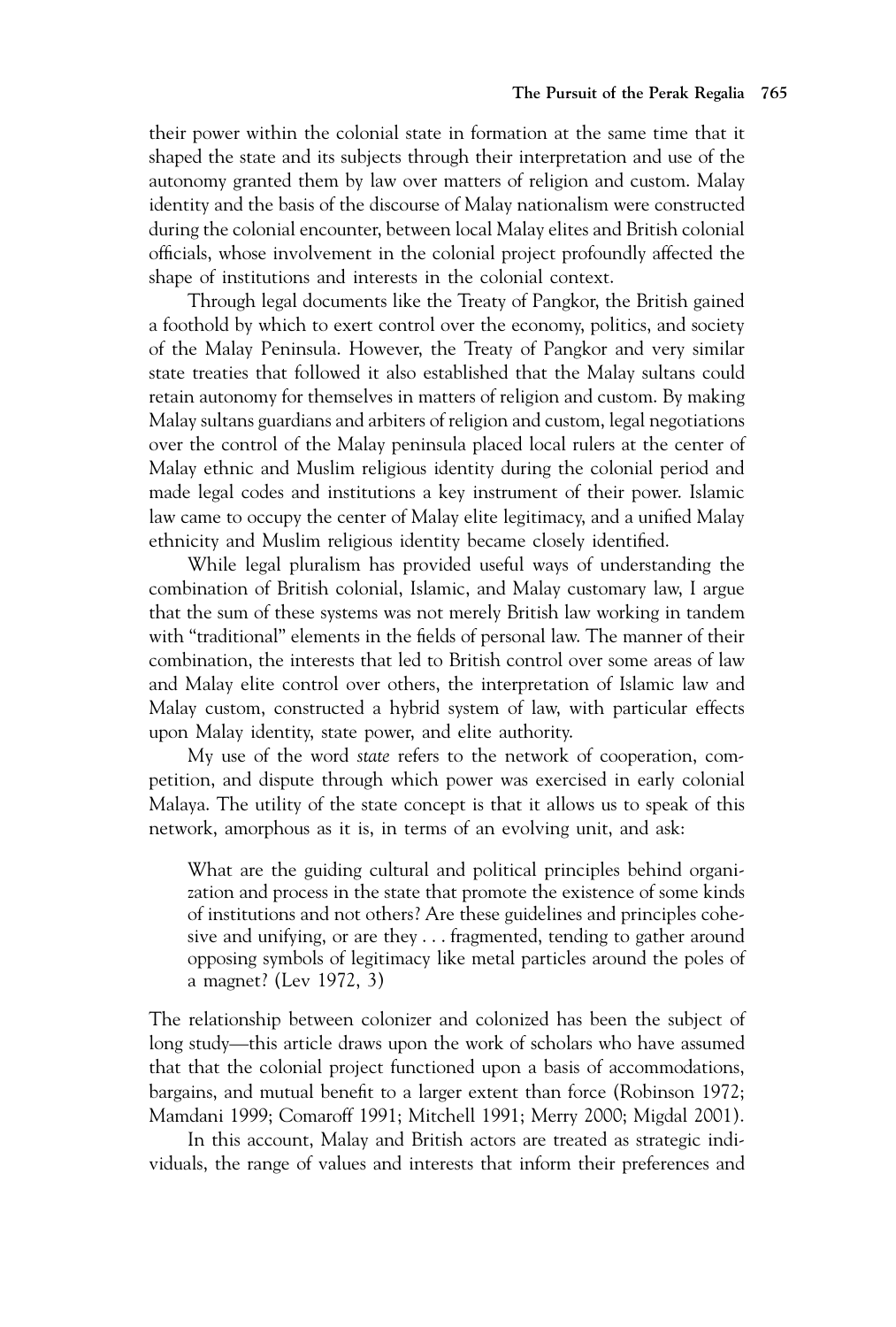decisions deeply embedded in quite separate worldviews. This presents an added complexity to any theory that aims to describe and analyze their calculus, one in which civilization and monarchy reside in British perceptions of just imperial order, white racial superiority, and ideas of "the native," another in which Islam, Hinduism, and long-standing local beliefs are laid over the geo-strategic realities of a cosmopolitan island region facing new European colonial incursions.11 One advantage of the assumption of the individual capacity for strategic action is that it avoids the image of colonized peoples as either passive victims of European power or altruistic heroes of nationalist myth. While British and Malay elites had different and often competing interests in Malaya, it would be incorrect to assume that either represented the interests of the Malay peasant.<sup>12</sup>

James Scott's studies of Malay peasant strategies of resistance (1985) and the modernist program of the nation state (1998) have deeply influenced this project and provided a productive point of departure for my work. I differ with his theoretical assumptions on two points: his characterization of the distinction between the modern state and its past as a shift from decentralized power and local autonomy in the past to centralized and monolithic power in the modern state, and his arguments on the avenues resistance can take in situations of power asymmetry. In *Seeing Like a State* (1985), Scott characterizes and almost romanticizes the preindustrial past as a diverse, locally vibrant, and autonomous idyll. Precolonial Malaya was indeed less centralized, but the actions of Malay elites after the coming of colonial power indicates that this was not through lack of desire to consolidate the power of the state and the wealth of the region. The rise of the Malay sultanates vis-a-vis their competitors—the chiefs and nobles—was made possible by taking advantage of the opportunity afforded by allying with the British to consolidate their power.

This understanding of power as constantly in the balance, as contested and shared, is crucial to the argument of this article. Looking at Muslim personal status code in colonial Malaya as the product of a bargain between elites acknowledges the fact of British colonial power over the forms, application, and jurisdiction of personal status law. It also accounts for the endurance of Malay rulership and its influence on the language, content, and meaning of personal status. However, it also presents methodological and conceptual problems. For example, how is it possible to speak of negotiation between Malay and British elites when it is clear that one group holds significant

<sup>11.</sup> The assumption of a strategic individual does not preclude the importance of meaning and discourse within individual and group calculations of value. Language, the theater of law, and the construction of meaning through the struggle over law are equally important constituents of this understanding of individual interests (Lynn Mather and Barbara Yngvesson (1980), for example, discuss the construction of meaning as a sociolegal enterprise).

<sup>12.</sup> Various law and society scholars have assumed individual rationality, while also assuming that individuals have varying power under the law, and that the law favors institutional actors (cf. Marc Galanter, 1974). In this analysis, the process that creates the law is also the process that defines an institutional actor or an individual actor with rights to law.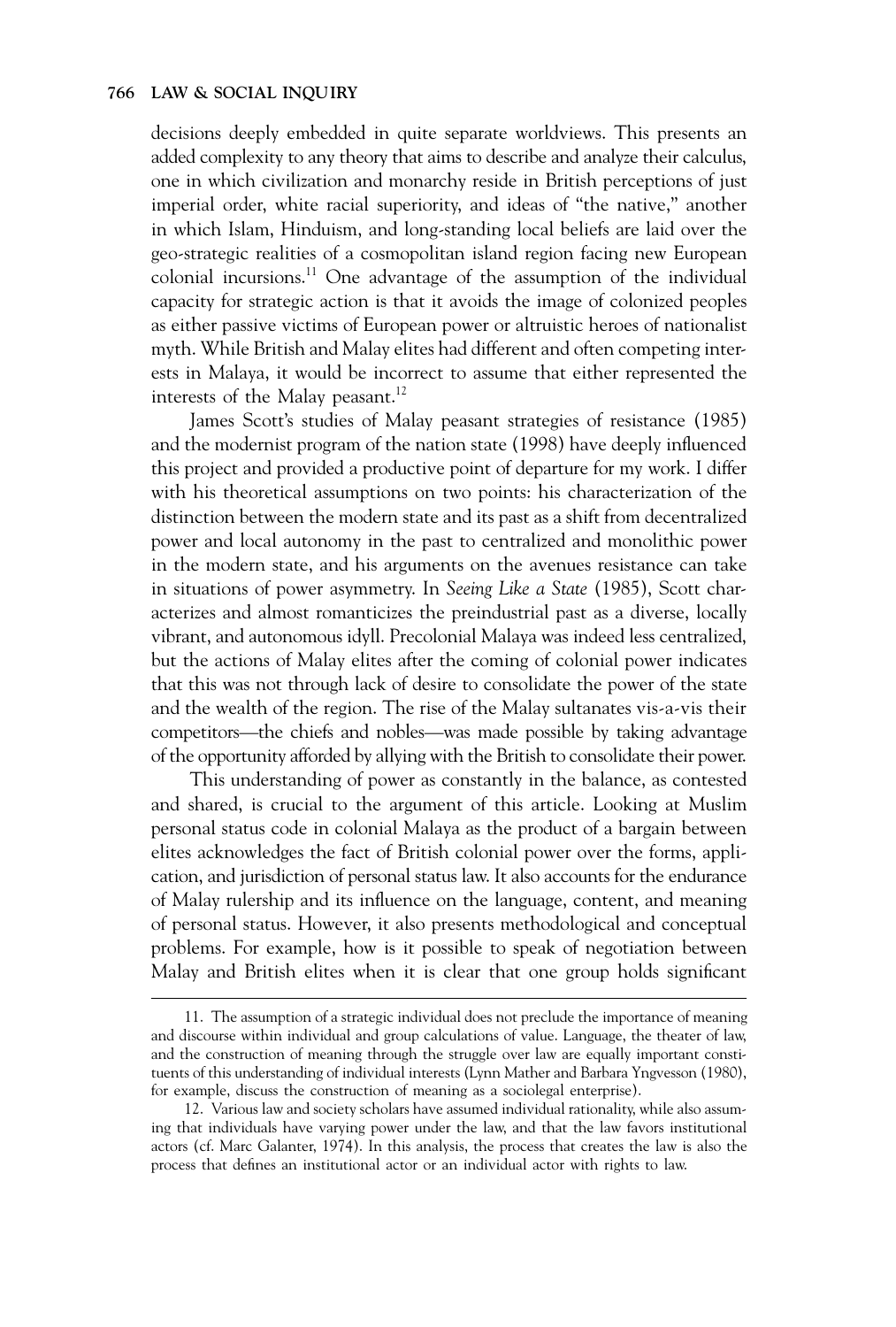power over the other? How is it possible to speak of strategic action on the part of Malay and British elites who do not share a system of language, meaning, expectation, and whose interactions with each other feature such misunderstanding and mistaking? The answer may lie in the fact that each party to the negotiation could not do without the other.

The identification of religious and ethnic identity is widely seen as an aspect of the nationalist and modern state in postcolonial countries: here, it is argued that the institutional and discursive foundations for this development lie in the colonial encounter itself. Islamic law, as it functions within the Muslim postcolonial state, has often been treated as if it were family law or the continuation of "traditional" Islamic practices: I argue that the identification of Islamic law with ethnic customary law, and its containment within the European categories of family or personal status law, are themselves colonial constructions. Both these arguments can be made, I believe, in the context of many other Muslim states, since the overwhelming majority of these states practice a form of Islamic law within a national legal system whose origin is European and colonial.<sup>13</sup> Mahmood Mamdani (1996, 1999), for example, has made a compelling case for understanding the postcolonial African state in terms of the complex relationships between local elites and colonial powers in the colonial state. The role of an authoritarian version of customary law in indirect rule, and the prominence of local chiefs in this system of rule, is especially significant in this analysis.<sup>14</sup>

Law played an important role in the colonial state, by laying down new rules for the ordering of civility, criminality, and resource allocation. The establishment of laws was a priority within the colonial project, because it marked the colonized space as a civilized space and arranged hierarchies within that space. Postcolonial theorists of the law, such as Peter Fitzpatrick

<sup>13.</sup> The terms "Muslim state," "Muslim country," and "Islamic law" are used here generally as markers of self-identification. A Muslim country is one that either identifies itself, culturally or politically as Muslim, or has a majority of citizens who do so. Of these, the states that possess written legal codes that are not based on Western legal systems in form and content are Saudi Arabia, which practices some areas of Western commercial law, and Iran, whose state structure is Republican and Islamic. Islamic law here refers to the body of legal discourse, code, and jurisprudence derived from Islamic sources—the *Qur*}*an*, the traditions of the Prophet Muhammad and the communities that followed him, and the practices of Muslim societies.

<sup>14.</sup> Mamdani (1999) writes, "Customary justice was administratively driven . . . while the notion of rights codified in civil law bounded the authority of the state and disabled it beyond specified limits, the enabling effect of customary law tended to render authority arbitrary. This is clear if we return to our discussion of how custom was defined with regard to two spheres of social life: the family and the economy (development). When it came to regulating relations between men and women, as between generations, customary law privileged one of several points of views—a view both male and senior—as traditional and enforced it as law. But when it came to "development" measures—such as compulsory crops, terracing, culling cattle—the only "tradition" it could highlight was that of obeying the chief. In case of failure to do so, the response was force, claimed to be equally 'traditional.' In this case, "custom" masked the will of a colonizing power" (859–87).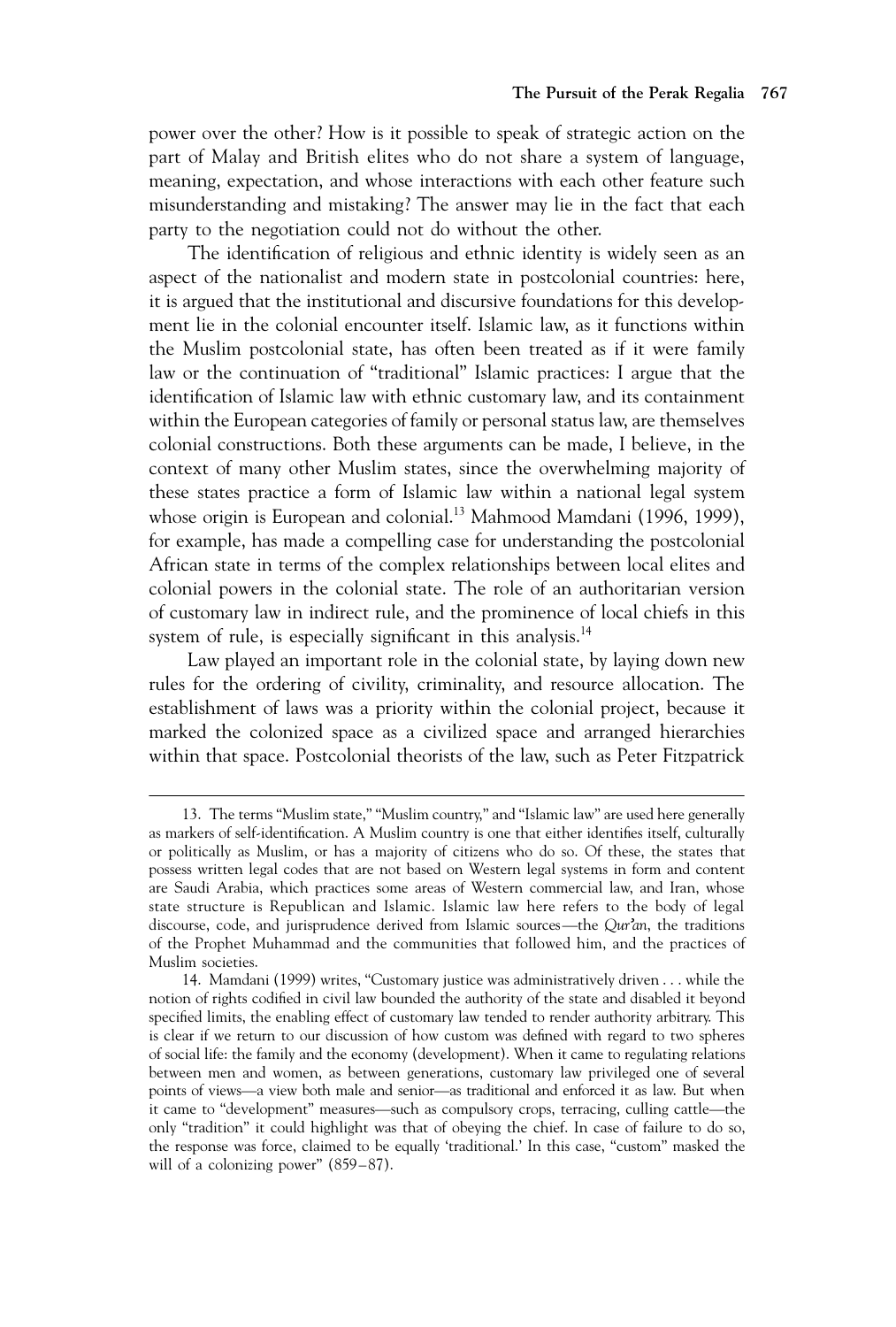(1994) and Mindie Lazarus-Black and Susan Hirsch (1994), locate much of the power of the colonial state in the patterning of behavior through carefully located incentives, often couched in the language of progress, modernity, and autonomy. Joan Vincent (1994, 119) points to "hegemonic moments" during which the symbolic resources and structures of an old order become subsumed into the processes and patterns of the new. In Malaya, these included ceremonies of state using British-secured regalia, British judges presiding over Islamic courts, rulers, and Residents meeting in council to discuss matters of state, all rehearsing and creating new understandings of what the state was to be.

The conceptual tools of this argument apply in other Muslim contexts, but this article deals specifically with the case of Malaya. The Southeast Asian experience of colonialism and Islam has been studied significantly less than that of the Middle East or South Asia, little or not at all in the fields of law and society or state in society, and so this project offers an opportunity for the discovery of new material and approaches. The Malayan example also offers an opportunity for comparisons with Middle Eastern and South Asian cases, since British colonial influence and personnel spread from India into Southeast Asia and parts of the Middle East in the same period, with many of the same strategic interests, encountering along the way different local power networks and legal and religious cultures.

## **Matters of Religion and Custom**

This article discusses the construction of matters of religion and custom as a domain of law, dealing with the manner in which these matters were defined and divided among colonial and Malay elites. The content of these domains of law, their codification and implementation, and their interactions with larger Malay society, are a subject for a separate article. Similarly, while legislation had effects on many levels, this article focuses on elites in the colonial state. Recent law and society work has emphasized the need to understand law at the many levels within which it functions, through class and power, but in this article the discussion of jurisdiction is necessarily a discussion of elite discourse, within which the everyday function of the courts and the behavior of judicial officials were marginal elements, much less their treatment of ordinary litigants and cases.<sup>15</sup>

With few exceptions, all Muslim states today possess legal codes that are amalgamations of European and Islamic law, reflecting the continuing impact of European colonialism upon the geography, content, and meaning

<sup>15.</sup> In this analysis, the experiences of the people of Malaya under the laws and institutions created by these negotiations will not receive the attention they deserve. *Personal status* law would not remain an elite subject in Malaya for long, however; in the twentieth century, it became an important focus for the galvanization of identity and resistance in Malaya, as it did throughout the colonial Muslim world.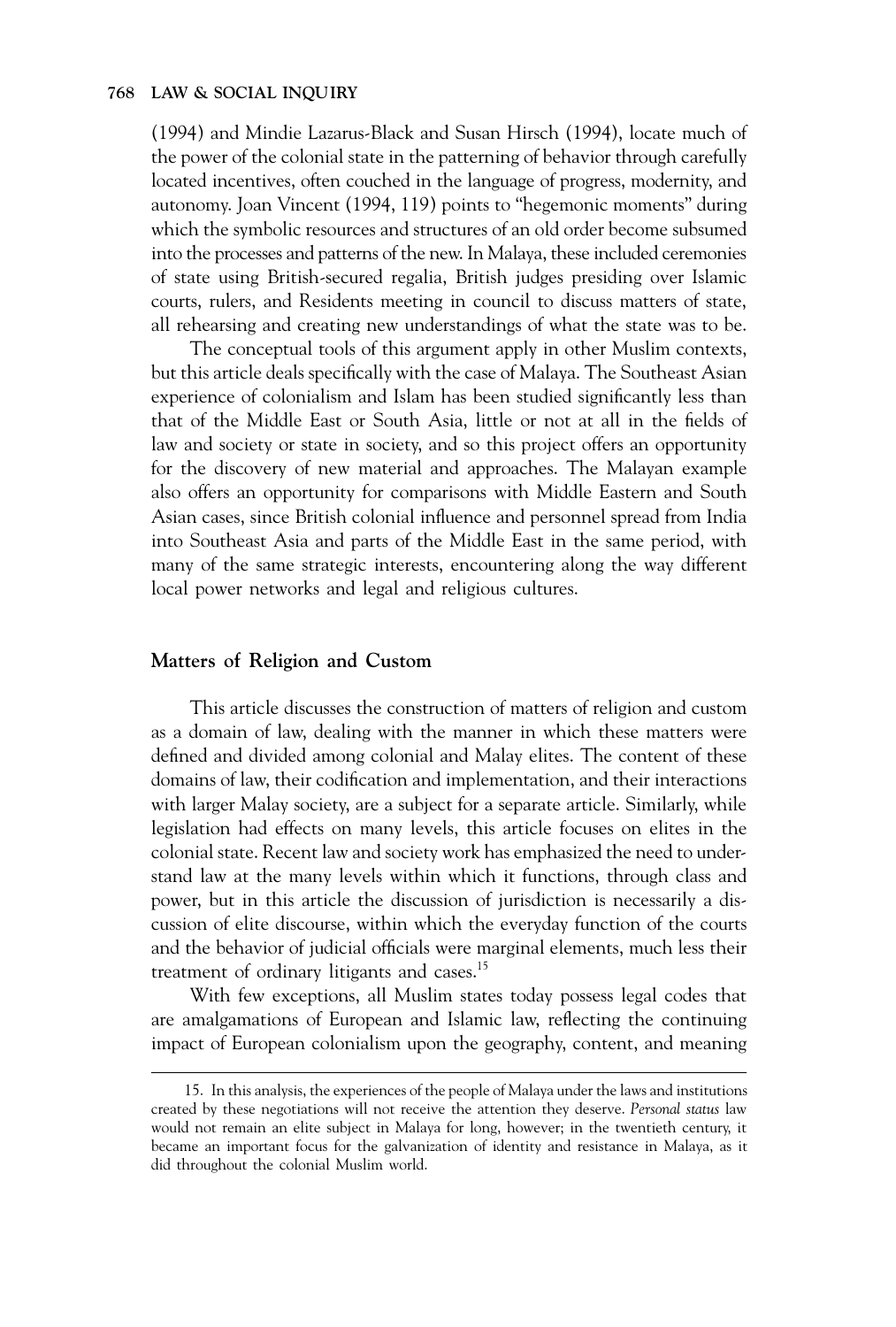of the Muslim world. The Treaty of Pangkor gave the Malay sultans autonomous authority over matters of religion and custom, but the nature and extent of this autonomy continued for decades after to be a major source of friction between colonial officials and Malay elites. What is unclear in both scholarship on law in the context of colonized Muslims and in the body of the law itself is how it was determined when a person was to be judged based on being Muslim and when based on being a colonial subject. How, for example, did Islam come to govern the Malayan Muslim's marriage but not his labor?

Dichotomies, such as private and public, religious and secular, traditional and modern, custom and law, while prevalent in scholarship on legal pluralism and comparative law, were not part of the understanding of law and state in Malaya at the beginning of the colonial period.<sup>16</sup> These were categories in the process of construction, whose boundaries remain unclear even in the contemporary state, and whose meanings continue to be contested. Roberto Unger (1976) saw in a society's legal arrangements "the innermost reaches of the manner in which it holds men together," and in conflicts among types of law, conflicts between "different ways of ordering human groups" (47). In this analysis, "every act leads a double life: it constitutes conformity or disobedience to custom at the same time that it becomes part of the social process by which custom is defined" (ibid.). Laws regulating and defining religion and custom, through their claim to govern both the inner lives of Muslims in the Malay colonial state and their central position in the struggle between Malay and British elites, reveal a society at a moment of transformation.

Law and legal codes are not treated here simply as written documents, but as performances of values and authority, aimed at particular audiences. Legal development is seen as the development of discourses as well as a negotiated institutional outcome among elites, British and native, within the inequalities of the colonial state. Legal codes were products of negotiations between elites, and legal institutions were political arrangements that benefited some Malay elites and not others. Both British colonial agents and the Malay sultans knew, for example, that the Treaty of Pangkor could be signed by all the Malay chiefs, and therefore be legal as a contract, but it would not be socially or politically viable without a coronation, which would confer the new sultan both with legitimacy in the eyes of his subjects and at least the nominal consent of his chiefs.

The Treaty of Pangkor reflected a negotiation about which actors in Malaya had jurisdiction in each area of law and under which terms British participation would be possible. "Jurisdiction" in this case refers to the authority to speak the law, and to speak to the law, as well as the ability to change the law. It is a particularly appropriate term for discussion of colonial law

<sup>16.</sup> Malay texts of the period consulted for this paper include: Abdullah bin Abdul (1834); Ali Haji ibn Raja Ahmad (1847); Rahman (1986); Wilkinson (1908).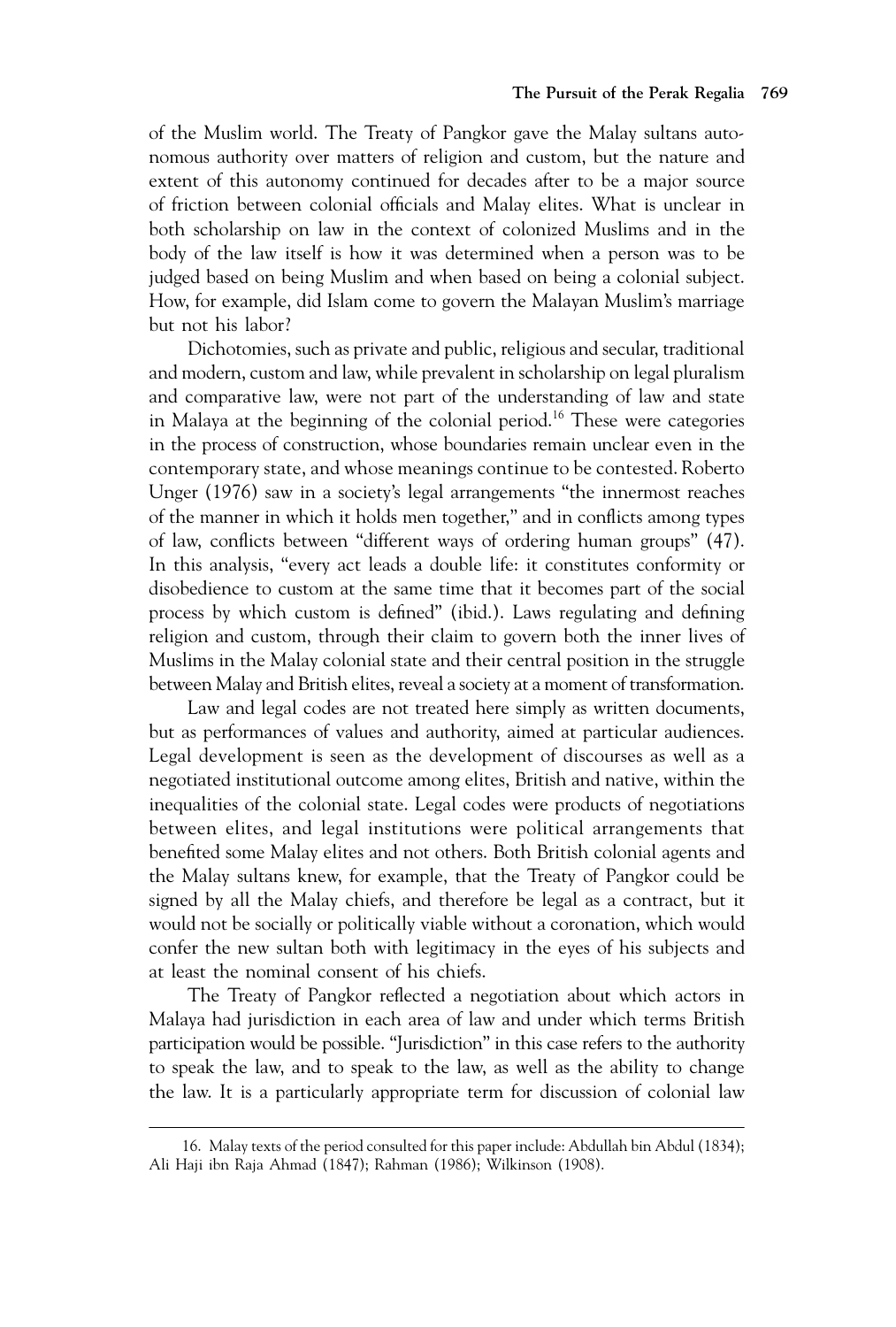because it encompasses rights as well as territory, the exercise of judicial power as well as the legitimacy of that power.<sup>17</sup> Careful to establish their legitimacy as commercial and secular "advisors" to Malay and Muslim rulers, British officials in Malaya kept the arena of religion, custom, and traditional practice explicitly out of their scope of authority. In dividing territories of governance among themselves and the Malay rulers, however, religious and racial identity, not previously a major part of Malay elite legitimacy or discourse, became the center of the Malay elite domain, and the key to their survival.

## **The Negotiation of Law and State**

Recent law and society understandings of the law have encouraged the reading of legal codes and the institutions that enforce them within the context of power and meaning in which they operate (cf. Moore 1978; Comaroff and Comaroff 1991; Merry 2000). The legal systems of most postcolonial states acquired their current forms during the period of colonization: unified hierarchies of state officials working with written legal codes that themselves are part of a national legal system. The process being described in this article is not limited to Muslim populations or Islamic law. The colonial period for most Muslim countries was a time during which "Islamic law" became a codified, state-administered system of laws and courts that functioned within what was essentially a European legal structure (cf. Anderson 1967; Rosen 1989, 2000; Charrad 2001.)18 This section deals with some of the first legal issues to face negotiation between local and colonial elites and that helped define the boundaries of matters of religion and custom for the developing Malayan state: taxation, slavery, land tenure, and local enforcement of laws.

The history of the Pangkor Engagement indicates that negotiation between the British Residents and Malay sultans was an involved and important part of both British and Malay statecraft. The Residents were constrained by the doctrine of indirect rule from asserting absolute power, even if they had possessed it; Parliament, the Colonial Office, and the British public monitored developments in the Empire particularly closely during this

<sup>17. &</sup>quot;Jurisdiction" as defined in the *Oxford English Dictionary* is derived from words meaning "law" and "to say, to declare." It refers to: "(1.) Administration of justice; exercise of judicial authority, or of the functions of a judge or legal tribunal; power of declaring and administering law or justice; legal authority or power. (2.) Power or authority in general; administration, rule, control. (3.) The extent or range of judicial or administrative power; the territory over which such power extends. (4.) A judicial organization; a judicature; a court, or series of courts, of justice." *Oxford English Dictionary*, 1989, 2nd ed., Oxford University Press, [http://dictionary.](http://dictionary) oed.com.offcampus.lib.washington.edu/cgi/entry/00181778 (accessed March 30, 2007).

<sup>18.</sup> In Malaya, colonial intervention structured through documents, such as the Pangkor Engagement, gave rise to opportunities for local and colonial elites to reconfigure and reinterpret Islamic and Malay legal institutions. Colonial intervention is not a necessary condition for the incorporation of one form of Islamic legal practice within a state bureaucracy, as work on noncolonized Muslim states has shown (see also Abou El Fadl 2001).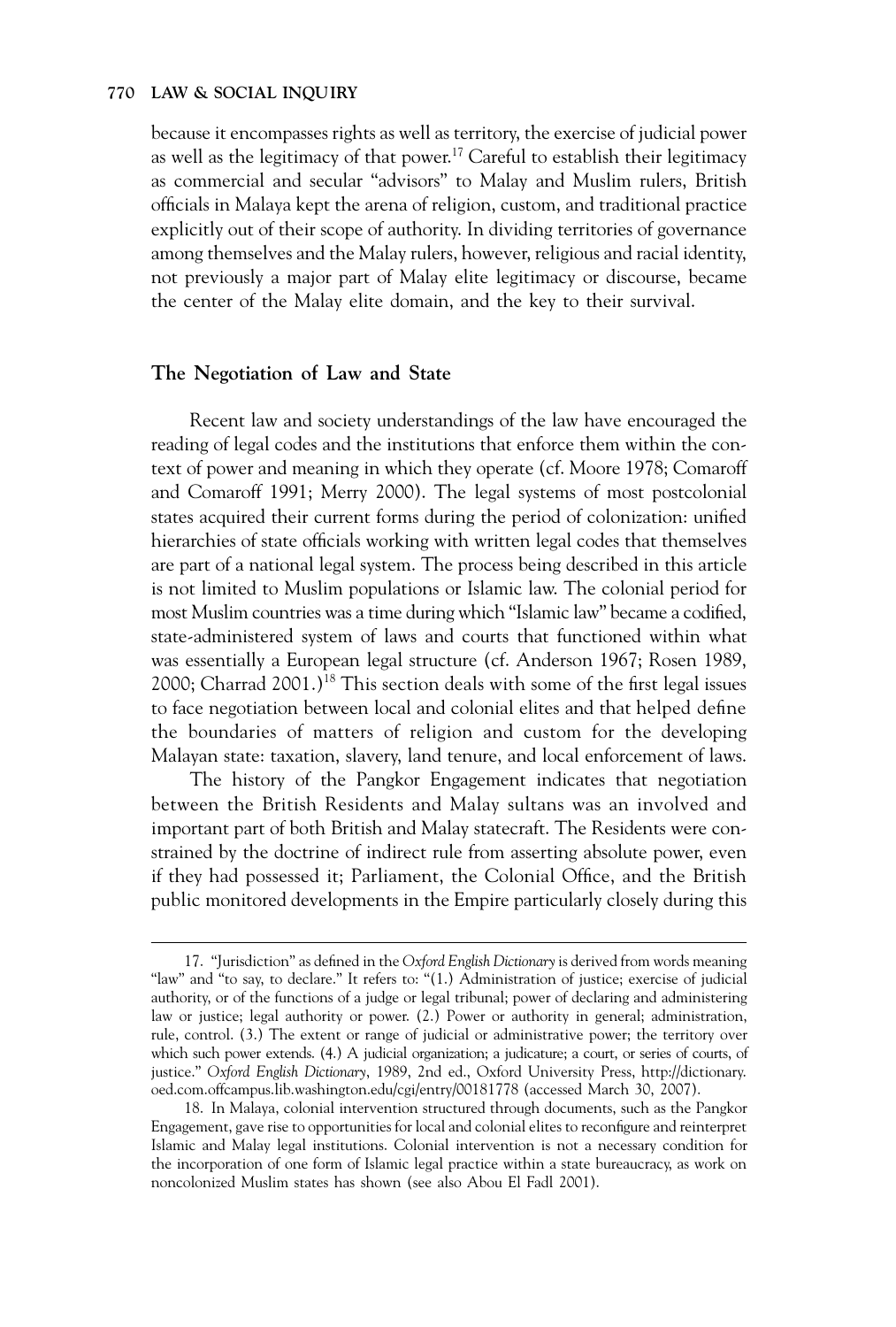period. Correspondence between the Malay sultans, and with the Residents, indicates that the sultans did believe they had influence in matters of law and state and exercised it in various ways. Often, Malay negotiating tactics featured avoidance and resistance, and policies that were disliked were often delayed indefinitely through the mechanism of disappearing into deliberations at court and never emerging from them.

It is quite clear that both the British and the new sultan saw the importance of fulfilling the symbolic and ceremonial requirements of rulership over Malays, as did their opponents. The history of accommodations between Malay rulers and British colonizers during this period is full of episodes in which the Malay rulers relied upon their ceremonial forms to avoid compliance with British demands and then capitulated under British military force. This rupture of ceremony was often followed by a different ceremonial performance, with some Malay rulers attending, often with drawn British arms behind them.<sup>19</sup>

There were limits to British action beyond which violence and at times war would erupt; the Perak War of 1875 began as a reaction to British attempts to take over revenue collection and end debt-bondage, and over the peremptory and absolute actions of the first Resident to Perak, James Birch, who was assassinated by a group of Malay chiefs. While the treaties between the British government and the Sultans concentrated Malay elite power in the specific domain of religion and custom, several incidents during the first three decades of British indirect rule reveal that this domain was not what the sultans themselves considered their natural and proper jurisdiction. Within months of the Pangkor Treaty, major legal conflicts between local Malay and British colonial elites occurred over issues outside the British definition of religion and custom, taxation and slavery, whose unsatisfactory handling led to the killing of the first British Resident in Malaya and the Perak War, the aftermath of which gave rise to yet another legal conflict, the trial of most of the major figures in the Perak ruling class for conspiracy to murder the British Resident.

The issue of taxation was the first to cause major friction between chiefs and colonial officers after the Pangkor Treat. Taxes were being collected by chiefs and other elites in the Malay states as a right of their position, to fund their households and activities, and as implicit acknowledgment of the roles they performed in the areas under their control: the provision of defense, the maintenance of public order, the maintenance of ceremony, ritual, and custom, the resolution of disputes, and the exercise of moral and religious authority. After the Pangkor Treaty, the newly appointed British Resident, James Birch, claimed sole rights on behalf of the sultan and his government. The Perak chiefs were granted state incomes through the Treaty of Perak, which were to replace their main source of revenue—taxes they collected on goods and trade, mainly along the river courses.

<sup>19.</sup> For an account of the Pangkor proceedings, at which the agreement of Malay rulers was elicited on a British warship, see Barlow (1995, 47). For evidence provided by some Malays present at the plenary session, see CO 273/87, 392.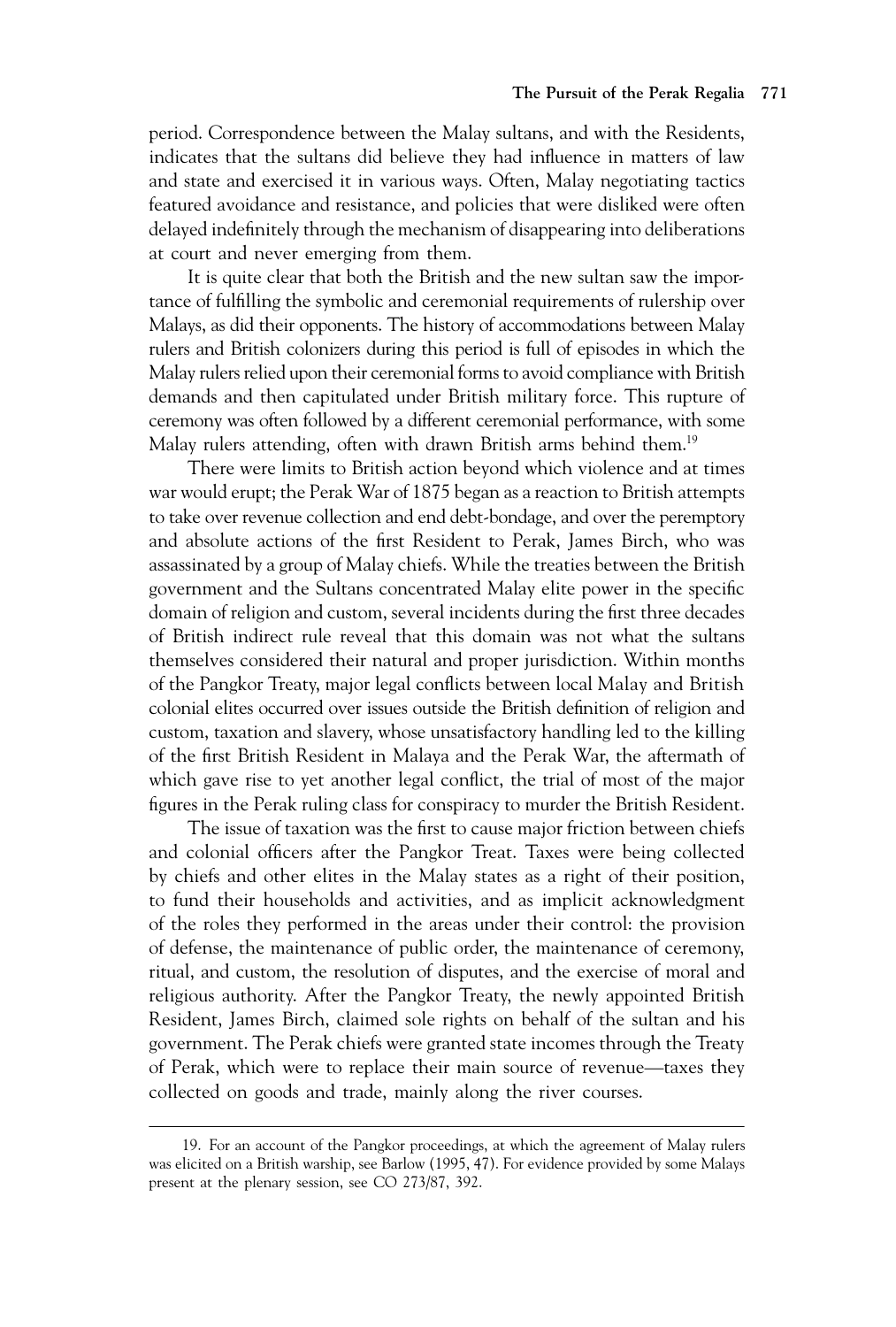Birch seems to have prioritized the implementation of the new tax regime before paying pensions to the chiefs, by force if necessary, to which one powerful chief, the Dato Bandar, responded, that if "Mr. Birch wanted to take the collection of taxes on himself by force he would have to reduce Kota Stia to ashes first" (CO 273/70, 276). The sentiments of the Dato Bandar were not dissimilar to those of the sultan, who felt in Birch's methods a high-handedness he did not believe the Pangkor Treaty allowed.<sup>20</sup> After the Perak War, the sultan took a more prominent role in taxation, whose collection was carefully justified in terms of public welfare and order.<sup>21</sup> While taxation continued to benefit from the legitimacy of the sultan, it came increasingly under the jurisdiction of the Residential bureaucracy.

Slavery was another point of conflict: slavery and debt-bondage were common practices among Malay elites in the late 1800s, whereas among the British officials, the memory of prominent abolitionist movements at home was still fresh. Birch's attitude towards slavery was one of moral outrage and outright disregard for Malay elite claims: he openly encouraged debt-slaves

<sup>20.</sup> The Sultan said, "Mr. Birch was doing what he chose with regard to the collection of taxes, and was in fact acting as if he had superior authority to him instead of being under him"; Long Mahnoom testimony, "They spoke as if they thought that the white men had no right to collect taxes in the country. On another day I heard Abdullah say that unless the white people were turned out of Bandar Bahru they (the Sultan and chiefs) could not get the taxes" (CO 273/ 87, 229, July 4, 1876). The Sultan's assessment of Birch's attitude was borne out by reports sent by Birch himself to the Colonial Office: "It really concerns us little what were the old customs of the country, nor do I consider they are worthy of any consideration in dealing with the present taxation of the country" (CO 273/88, 518–49, December 14, 1874). Even the Colonial Office could not fully defend these actions—the Committee of Inquiry into Birch's death concluded: "It must be admitted that provocation was given to the Sultan and his Chiefs. The late Mr. Birch was a most zealous and conscientious officer. He was however much thwarted from the outset, and there is reason to believe that his manner may at times have been overbearing. It must also be admitted that, in some instances, he showed a want of respect for Malay custom. It was also injudicious to interfere with local taxes before the generous scale of allowances had been fixed in lieu of them. These are circumstances which may tend to palliate the criminality of the acts, but they cannot in the opinion of the Council be held to justify them" (Barlow 1995, 171).

<sup>21. &</sup>quot;This Proclamation from Us, the Yang Dipurtuan Abdussamad, who now sit upon the throne of the Kingdom of Salangore and all its dependencies, notifies to the public that it has been made known to Us that persons levy taxes and collect revenue within our country without obtaining authority from Us, which is quite illegal, and have spent them foolishly; consequently our men within our country suffer distress, and foreigners dare not come either to deal or live in our country. Wherefore we propose to make arrangements with reference to the collection of the revenue and the expenditure of our country. We publish this for the general information under the approval of His Excellency Sir William Francis Drummond Jervois, CB, KCMG, the Governor of the three Settlements—Singapore, Penang and Malacca. We have applied to the Residents, Mr. Davidson and Mr. Douglas, about the collection of the revenue of Salangore and all its dependencies; and We have consulted with our Viceroy, Tunku Dia Oodin, as to the carrying out of proper arrangements for the collection of the revenue and its expenditure. Moreover we notify to the public that from the 1st day of Rabil Awal, in the year 1293 (26 March 1876), no man can either collect or receive taxes within our country, but only those who have received authority from the Residents and from our Viceroy. After the date above mentioned, if any do collect or try to collect taxes within our country without obtaining the above mentioned authority he shall be punished rigorously. Of this we give notice. This proclamation was executed on the 27th Moharram 1293 (21 Feb 1876)" (CO 883/3/72).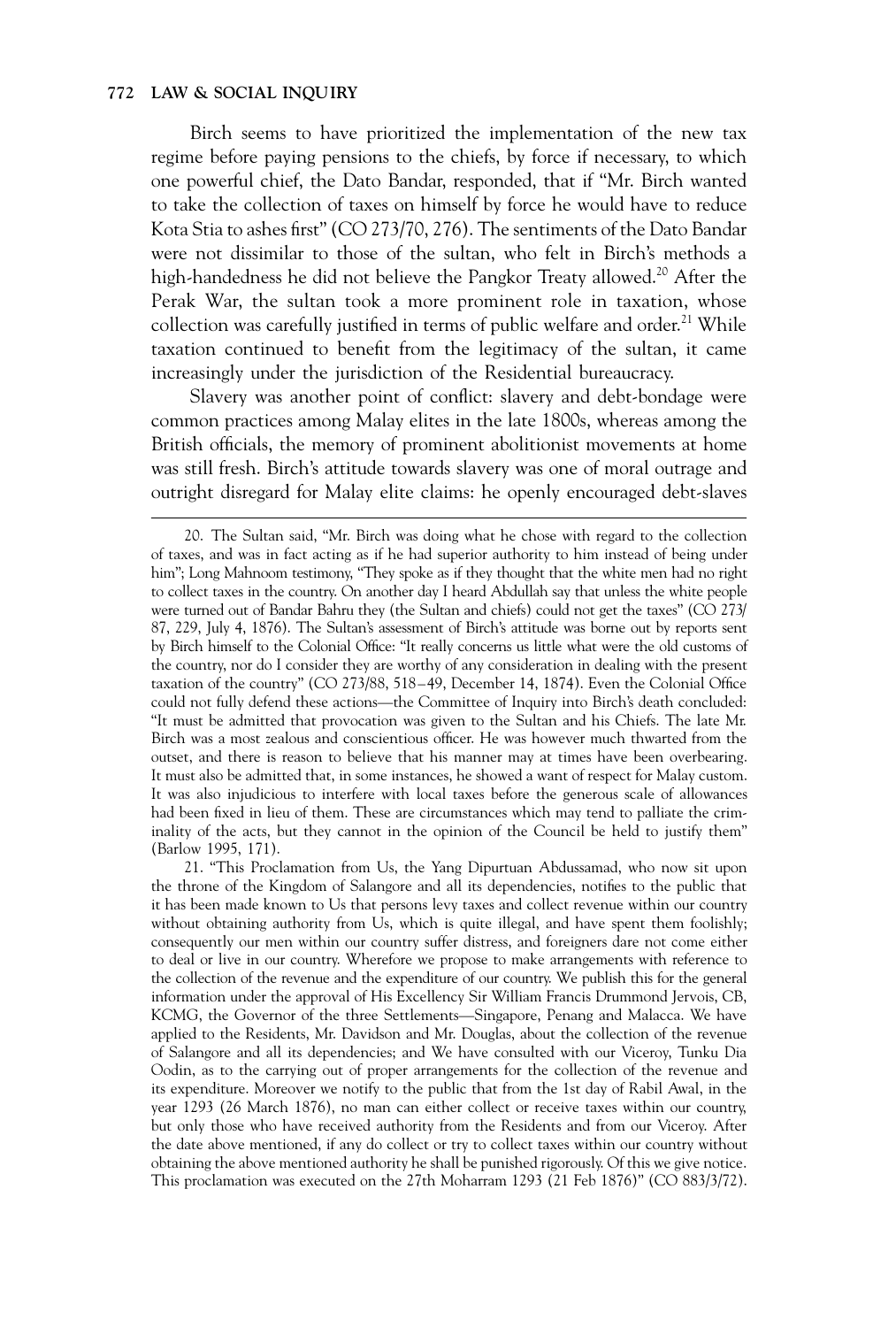to abscond, he sheltered runaway slaves, and gave female slaves in marriage without the permission of their masters. Malay custom and Islamic law allowed for slaveholding, and the power of a ruler was judged in part by the size of his retinue, making slavery a key institution of Malay society when the British arrived in Malaya (Barlow 1995, 122; Sadka 1962).

The testimony given by contemporaries of the Malay chiefs during the trial over Birch's killing makes clear that the chiefs saw Birch's actions and attitude as a threat to their positions and their livelihood. Whereas the chiefs clearly considered slaveholding a matter allowed by both their religion and custom, and in fact a matter of their households, British public opinion and policy required its prohibition. After the Perak War, however, this policy was couched in more careful terms: slavery was to be eliminated "with as little delay as is consistent with the necessary caution which is to be observed in the new relations with Perak" (Secretary of State for the Colonies, 1875, as quoted in Barlow 1995, 127). The practice was officially ended with the emancipation of all slaves in Perak on the last day of 1883.

After the Perak War, both sides carried with them the memory and the threat of violence into negotiations, leading a British official to comment, "by the action which his death made necessary, the State of Perak gained in twelve months what ten years of 'advice' could hardly have accomplished" (Swettenham 1906, 246). By October 1876, almost all the major Malay figures in Perak, including the sultan, had been replaced (Barlow 1995, 171), paving the way for new relationships between elites in the state. Despite this, extensive testimony was taken and a trial held in order to establish the guilt of a number of Malay chiefs as well as Sultan Abdullah in the Birch killing.

The trial indicates that while force and diplomacy played important roles in the colonial project in Malaya, the idea of justice also played a crucial role. The importance of maintaining the image and practice of British justice often led to contradictions at every level of the colonial project (Roff 1994).<sup>22</sup>

<sup>22.</sup> Roff (1967) has written persuasively on the contradictions inherent in the Malayan colonial project: "For the officials on the spot, the primary end and purpose of British control was the creation of political stability and ordered government of a Western type, as a necessary precondition of and context for rapid economic and commercial development of the country's natural resources. Secondary to this, but providing a moral rationale for the whole, was an expressed concern for the welfare and advancement of the Malay people within the framework of traditional Malay society. The contradiction inherent in these aims, the one impossible of realisation in terms of existing Malay institutions and the other dedicated to their preservation, led to a fundamental dichotomy in British policy seen at every turn in Malaya's colonial history. The masquerading of direct political and administrative control under the rubric of 'advice,' the insistence that in signing the Federation Agreement of 1895 the rulers would not "in the slightest degree be diminishing the powers and privileges which they now possess nor be curtailing the right of self-government they at present enjoy, the acceptance of Malays into the administrative service but relegating them into minor roles in rural administration, the largely fictitious 'restoration of states' rights' in the late 1920s and early 1930s . . . all testify to the schizoid character of British Malay policy and practice between 1874 and 1942" (12–13).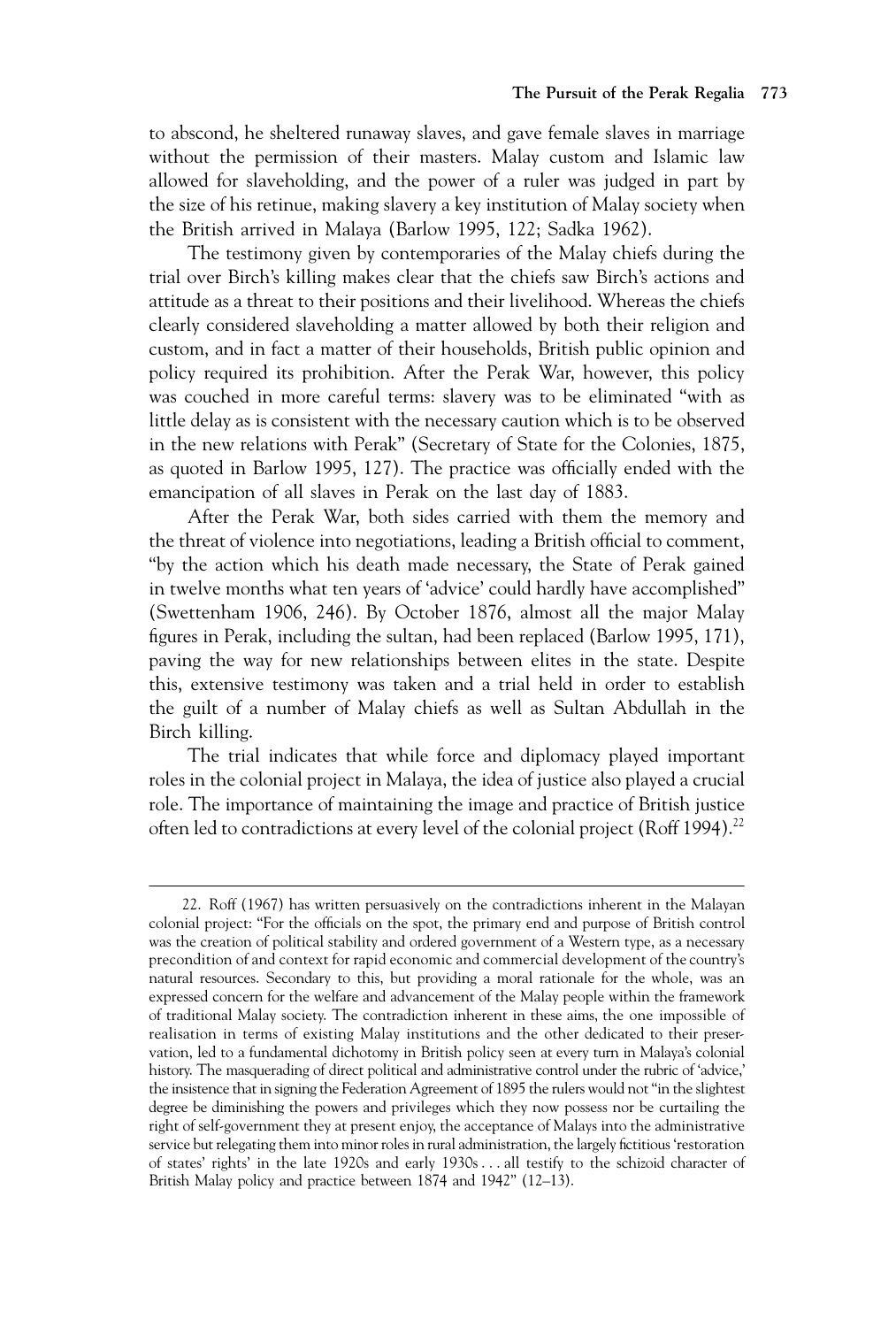A stated mission of the colonial government was to bring British methods of government and practices of civilization to native states under British protection; however, maintaining ruler control over religion and custom was a pillar of the policy of indirect rule and seen as representing British imperial regard for the rule of law. The elimination of slavery as an issue of justice came before the maintenance of Malay rulers' prerogatives over religion and custom, just as the British judicial principle of repugnancy allowed British judges working in Malaya to disregard any local legal practices they found to be contrary to the values of British justice, subjecting even matters of religion and custom to the forms and language of Crown law.

These negotiations between the different imperatives of colonial rule and of local authority gravitated towards a new balance after the Perak War and its aftermath. British Residents, whose roles were growing in a number of Malay states, took great care to cultivate the sultans and to incorporate the chiefs into the civil payroll, if not into key roles in government. The sultans and the chiefs voiced their opinions more often in the domains of the colonial state: state councils, consultations with Residents and British officials, and correspondence with the Colonial Office in London. The formation of stable institutions allowed (and in many cases required) opportunities for local elites to make claims and adjustments that were significant for the shape of the Malayan state. After the Perak War, it became even more important for both the British and Malay elites that Malay autonomy over matters of religion and custom was preserved and seen to be upheld, despite its gradual erosion. Some areas of Malay life became more institutionalized, such as the Councils of Muslim Religion and Malay Custom, and the sultans' independence over these areas of governance was made more prominent while their actual decision-making power over other areas was diminished. Both the sultans and the British upheld the traditions of Malay agrarian life, emphasizing the virtue of Malay pastoralism while isolating most Malays in villages.

While most Malay chiefs were given titles and pensions in the new state organization, their actual role in politics diminished during the early period of British Residency. These chiefs, who had previously held power over the sultans through their control of local territory and resources, and whose rivalries constituted much of the dynamics of Malay politics, found themselves increasingly isolated from the sultans by the Residents and from their local domains by individuals and institutions given prominence by the colonial state.

For example, the traditional Malay position of *penghulu*—the village headmen who played important roles prior to colonial intervention—became a central part of the daily local administration of the colonial state: they performed the functions of police, collected taxes, kept the peace, and resolved disputes as well as reported to the Residents on local conditions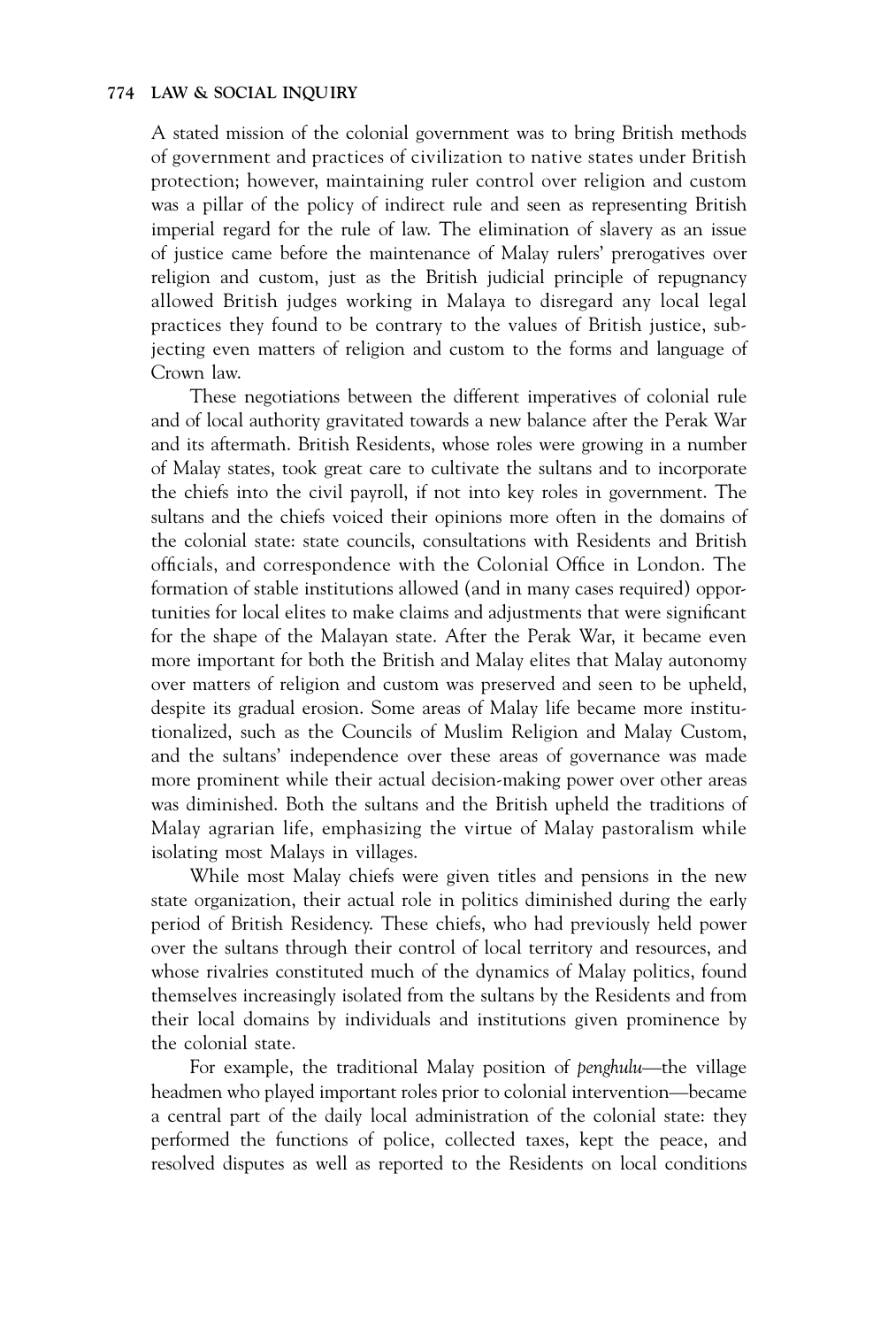and the feasibility of colonial policies. They played, in fact, much the same role they had in Malay society prior to the arrival of the British and the growth of a bureaucratic state, but at the same time their appointments were made official, their salaries were paid by the state and their duties multiplied. So essential were they to the colonial state, in fact, that Residents began to seek ways of establishing a class of Malay administrators and local agents through a new system of education and through encouraging able Malays to enter government service.

For some British officials, the need for a new Malay administrative class was inseparable from the further reform of law in the Malay states. In 1883, W. E. Maxwell, Colonial Commissioner of Lands, sent a letter to the Colonial Secretary proposing a Bill for the consideration of Parliament

under which it will, I believe, be possible to systematise the administration of the Land Department of the Colony, and to organise a system of district government through native headmen. The two subjects are inseparably connected, and while, on the one hand, no land revenue system can possibly work without the intelligent employment of local native officials, so, on the other hand, the employment of native headmen as a rural police will be of little avail unless they have a local influence founded upon their position as land-owners and land revenue collectors. (Maxwell 1894)

Maxwell, who had been Assistant Resident in Perak after Birch's death, was a vehement proponent of land reform in the Malay states, and his campaign to achieve this illustrates another kind of legal process in Malaya. The major problem for Maxwell was that it was close to impossible to gain a coherent understanding of current Malay practices or customs relating to land tenure; he attempted to solve this problem by himself publishing an account of Malay land tenure based on Malay literary sources and his own observations (ibid.). Maxwell pointed out that rights to land, separate from ownership of land, were conferred by continuous usage of the land and that the laws put in place in Malaya by British authorities ignored this in favor of English land law based on medieval concepts.

In 1875, for example, Malay titles to land were acknowledged by the government only as long as leases remained unissued by other parties, a law that facilitated the dispossession of Malay peasants and ran counter to Malay customary law. The 1891 Selangor Land Code assumed that all land belonged to the sultan, despite no evidence for this claim, and labeled Malay smallholdings "Mohammedan customary land" in order to register these small holdings and claim taxation from them. "Customary land" encouraged the Malay peasant to stay on one piece of agricultural *padi* (land) instead of grazing and shifting, a change that was important for the stability of the colonial state; once a peasant had held the land for a decade, it could be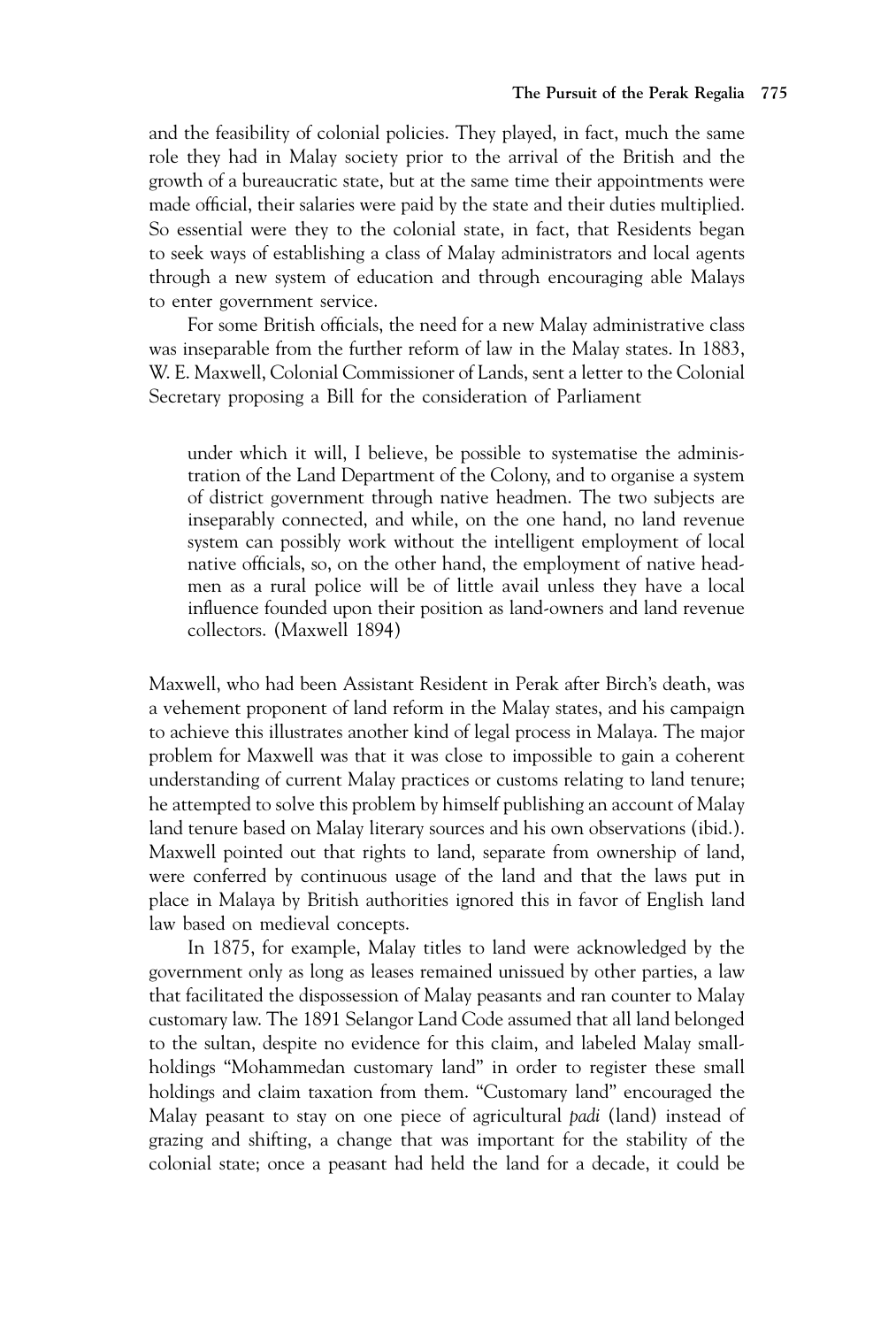sold (ostensibly to allow for Muslim inheritance practices). The right to hold customary land was changed in 1892 to allow all persons regardless of race or religion to hold and sell it, substantially increasing its value (Gullick 1992, 196).

Maxwell's desire to combine Malay customary land practices with a "modern" system led to his investigation of the possibility of adapting the Torrens system, developed in Australia, to the Malay states.<sup>23</sup> His solution was a fascinating combination of the Torrens system, with an adaptation of what he called a "tithe," an assessment on land allowable under Islamic law. Frank Swettenham, who was then Resident in Selangor, disagreed, arguing that the tithe was part of Malay custom, to which Maxwell replied,

Because Mr. Swettenham and Mr. Rodger have not seen in the Malay Peninsula a Mohammedan government sufficiently civilized and wellorganized to collect its taxes properly, they have assumed that the recognized Mohammedan taxes are not leviable. This is an entire mistake. It is also an error to suppose that the Malay cultivator is a serf with no proprietary interest in the land he cultivates, merely because a Malay Raja may be a tyrant . . . Mr. Swettenham in his description of the uncertainty of rights under Malay Government . . . has mistaken these exactions and this oppression for the law, instead of regarding them, as Malays do, as invasions of it, to be submitted to of necessity when the perpetrator is the supreme ruler, and this is all the more remarkable because, under some circumstances, he finds that, their interests and feelings are too important to be disregarded. (Maxwell 1894)

## **LEGAL HYBRIDITY**

This mixed pattern of legal development, where British colonial power could eradicate some practices—like slavery—in law but could proceed slowly and with extreme care in the area of taxation or could only make changes in the system of land tenure through appealing to Islamic law (but not Malay custom), makes any assessment of the true impact of British colonialism on the legal system in the Malay states a difficult matter. In 1874, Malay rulers began negotiations over personal status law with authority over the entire legal system. By the late 1870s, British principles of law and methods of administration had clearly begun to make an impact on the legal system, and by the 1880s, Malays were administering British policy in some areas

<sup>23.</sup> Introduced in South Australia in 1858, the Torrens title system established a state registry of land titles and indisputable land ownership rights to those registered. "The result was a system of tenure which provided the cultivator with the right of perpetual occupancy and power of alienation, subject to the reassessment of land at regular intervals. This was an ingenious and practical marriage of Malay land tenure to modern land principles" (Lim 1976, 16).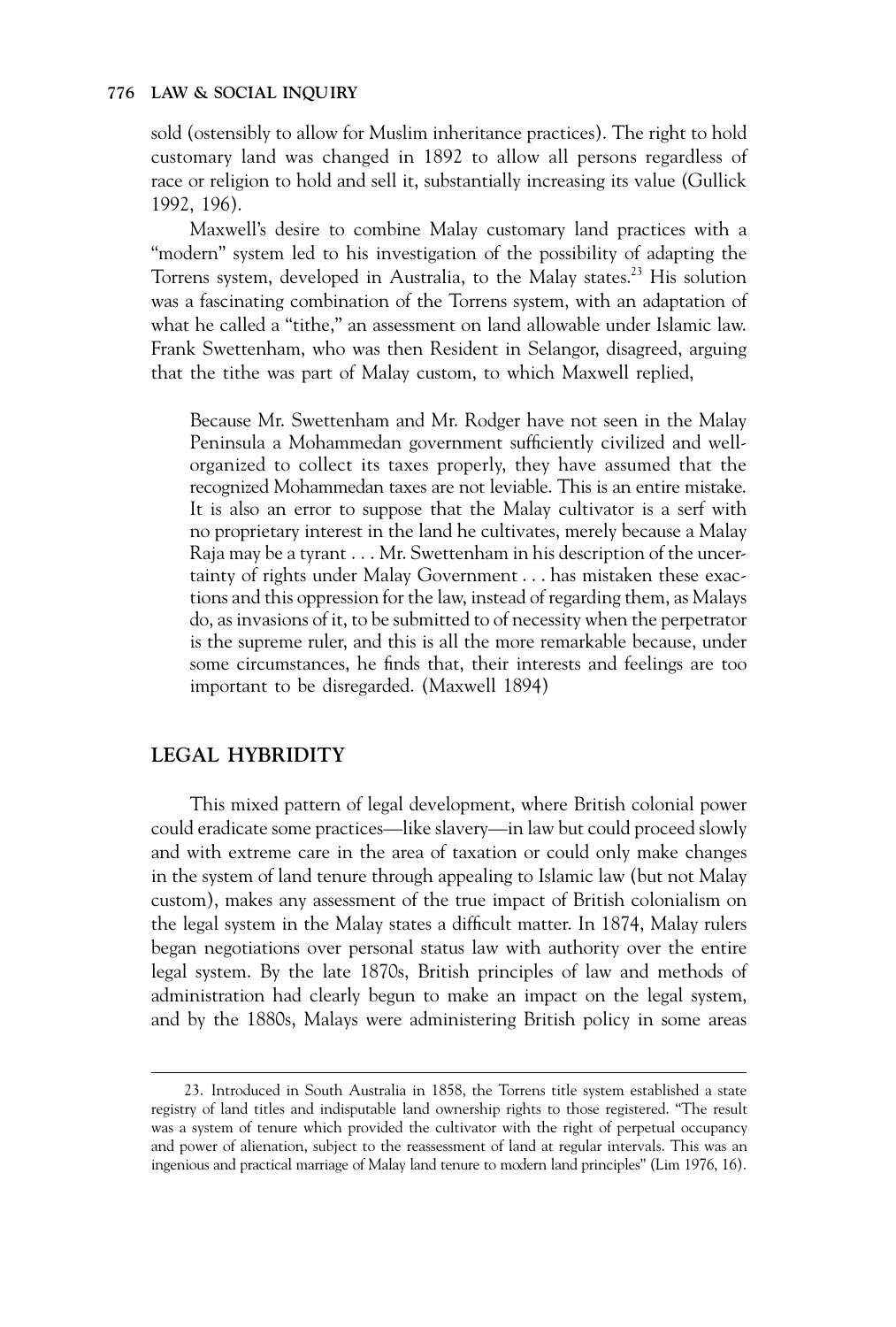of law, while upholding Malay custom in others, and more often than not using legal reasoning and tools from British, Malay, and Islamic legal systems on a daily basis. In 1891, the Perak state council looked into the implementation of Islamic punishments for adultery, commenting that they were "not such as can be carried out in the present day" (Perak 1899), deciding through this that some areas of Islamic law could not be applied even within the family laws. That same year, "traditional" principles of land tenure were invoked and land codes were drafted that fundamentally changed the structure of landholding and inheritance in many Malay states, while claiming to protect them. This section will explore the manner and meaning of this mixed legal system and its effects on the nature of authority and jurisdiction over matters of religion and culture in the Malay states.

## **Legal Pluralism**

Earlier legal pluralist scholarship has treated the domains that fell under the Pangkor Treaty as matters of religion and custom within the context of the existence, within one national legal regime, of more than one system of laws (Hooker 1975). In doing so, it has acknowledged the various elements within the process of colonial and postcolonial legal systems. Yet the circumstances within which this "plurality" was arrived at were rife with power inequalities, and the particular type of plurality that was achieved looked less like the coexistence of separate but equal elements of different legal systems within one structure than it resembled a peculiar legal Frankenstein creature—different functional elements pieced together to achieve a singular and unique purpose, the other parts of each system discarded by design. I argue that a distinction must be made between legal pluralism as a descriptive concept, as Hooker uses it—the attempt by colonial and state governments to combine elements of various legal systems within one framework—and legal pluralism as an analytic concept.

An analysis of the politics of a mixed legal system must ask: can legal codes that function within a context starkly different than that where they originated coexist within a single national system without distortion of their intent, function, and meaning? When principles of the *shari*<sup>2</sup>*ah* are taken to govern women and children, families and property, and placed alongside commercial codes taken from Western legal systems and administrative law created to serve a new nation, plurality may not be the most accurate representation of the relationship between these legal codes. As a product of the colonial period, personal status or family laws that govern Muslims must be understood as part of the colonial project; as negotiated outcomes between elites in the state, these codes and the practices, values and institutions that developed alongside them must be seen in terms of the diverse interests and capacities of each of these groups.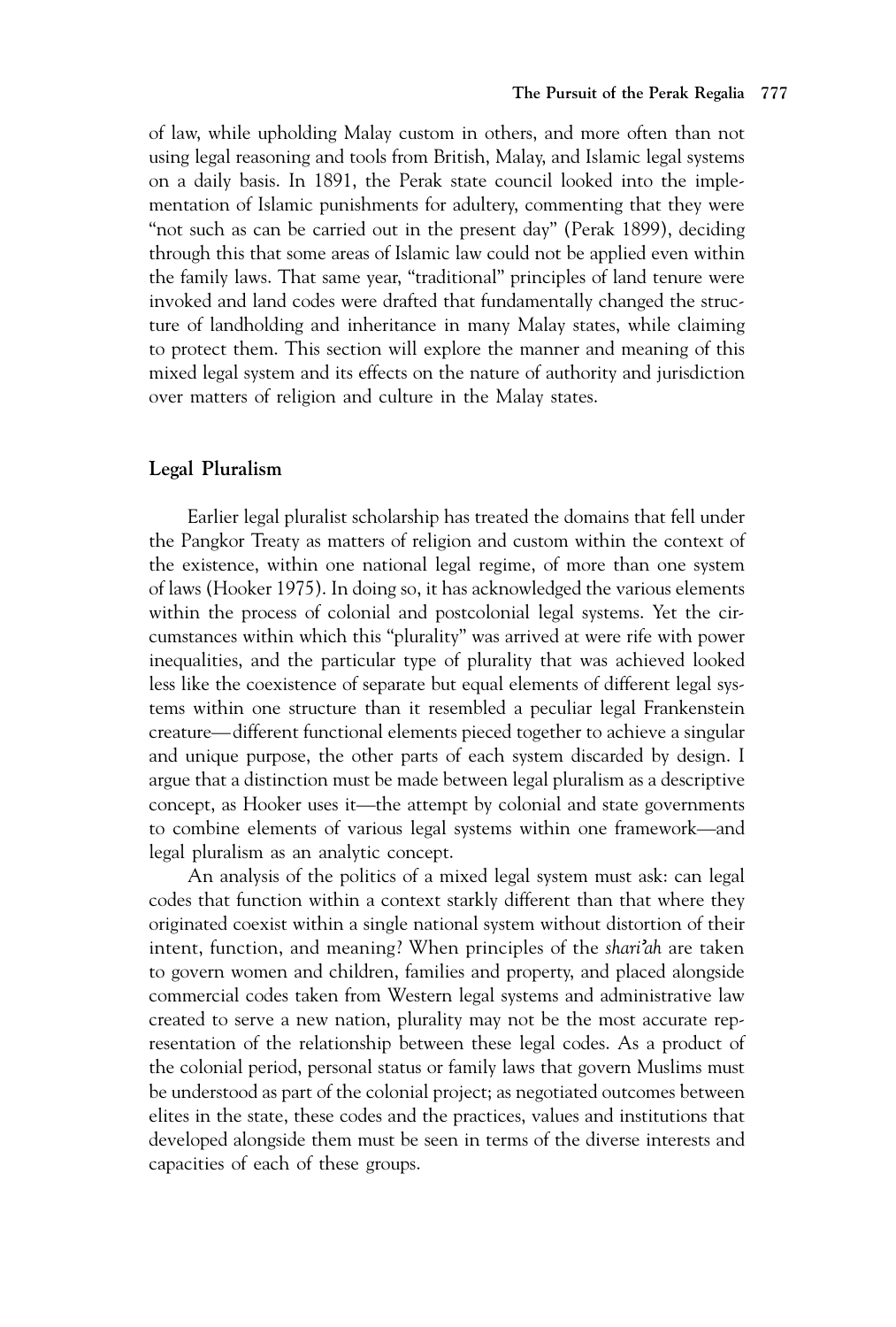There has been recognition within later legal pluralist scholarship that the coexistence of multiple legal sources and forms within a single national system does not entail their equality within the law (see Merry 1988; Santos 1992). Pluralism, however, implies that these disparate elements still function in tandem, in parallel, as separate strands of a legal system rather than a complex and mutually constitutive web of rules, logics, and signals—as a hybridity. While pluralism implies that Islamic law functions within the personal status law of the postcolonial nation largely *as Islamic law*, autonomous within the national legal system, hybridity would imply that the function and meaning of Islamic law is contingent upon the workings of the entire system of which it is a part. Legal hybridity as an analytic concept demands that attention be focused upon the power relationships between actors in the law and between legal orders.

## **The Concept of Legal Hybridity**

The practice of Islamic law in Malaya prior to the colonial period was itself a hybrid product. In Malaya, Islam was neither an imperial religion nor a totalizing one. Carried by Muslim traders and mystics from the Indian subcontinent and the mercantile centers of the Middle and Near East, it was adopted by rulers and incorporated into the existing body of Malay traditional practices, itself based in part on Buddhist and Hindu influences. Referring to "native" or "local" practices invokes the whole body of these influences, meanings, and practices (Hooker  $1984$ ).<sup>24</sup> The Melaka laws (*Hukum Kanun Melaka*), which represent a major source of Malay customary law, are a good example of this hybridity—separated into general and maritime law, its forty-four sections dealt with law in various ways: its Islamic law provisions were based on Abu Shuja's *al-Taqrib* [The Approach] and Ibn Qasim al-Ghazzi's commentary on al-Taqrib;<sup>25</sup> its customary laws were based on *adat temenggong* and a quarter of its provisions allowed for Islamic alternatives to *adat* laws.26 As this corpus of law spread over the other states of

<sup>24.</sup> Hooker (1984) writes: "The vagueness of the term 'Islam' is undoubtedly one of its religious and political strengths, but it is a scholar's nightmare . . . the term tends to cloak more complexities than it reveals; it refers simultaneously, but on a series of levels, to a cultural heritage and a political inheritance, to a social identity or ontology, to an epistemology, and to a simple faith. Not to recognise these multiple references is to compound confusion, not least in respect of the legal elements of Islamic culture" (3).

<sup>25.</sup> Both these texts were and remain important works of Islamic jurisprudence for Malay and Indonesian Islamic institutions: *Taqrib* (*Al-ghaya wa*}*l-taqrib*, also known as *Mukhtasar* [Summary], by Abu Shuja] al-Isfahani (d. 1197 C.E.) and its commentary *Fath al-qarib* [The Imminent Victory] by Ibn Qasim al-Ghazzi (d. 1512 C.E.) (Van Bruinessen 1990).

<sup>26.</sup> Malay customary law is understood to derive from two sources: *adat pepatih* and *adapt. Adat pepatih* developed among the matrilineal *Minangkabau* of Sumatra and *Negri Sembilan*; *adat temenggong* developed from Malay, Islamic, and Hindu influences, is widely perceived as favoring patriarchy and patrilinearity, and was the traditional law for most of the Malay states.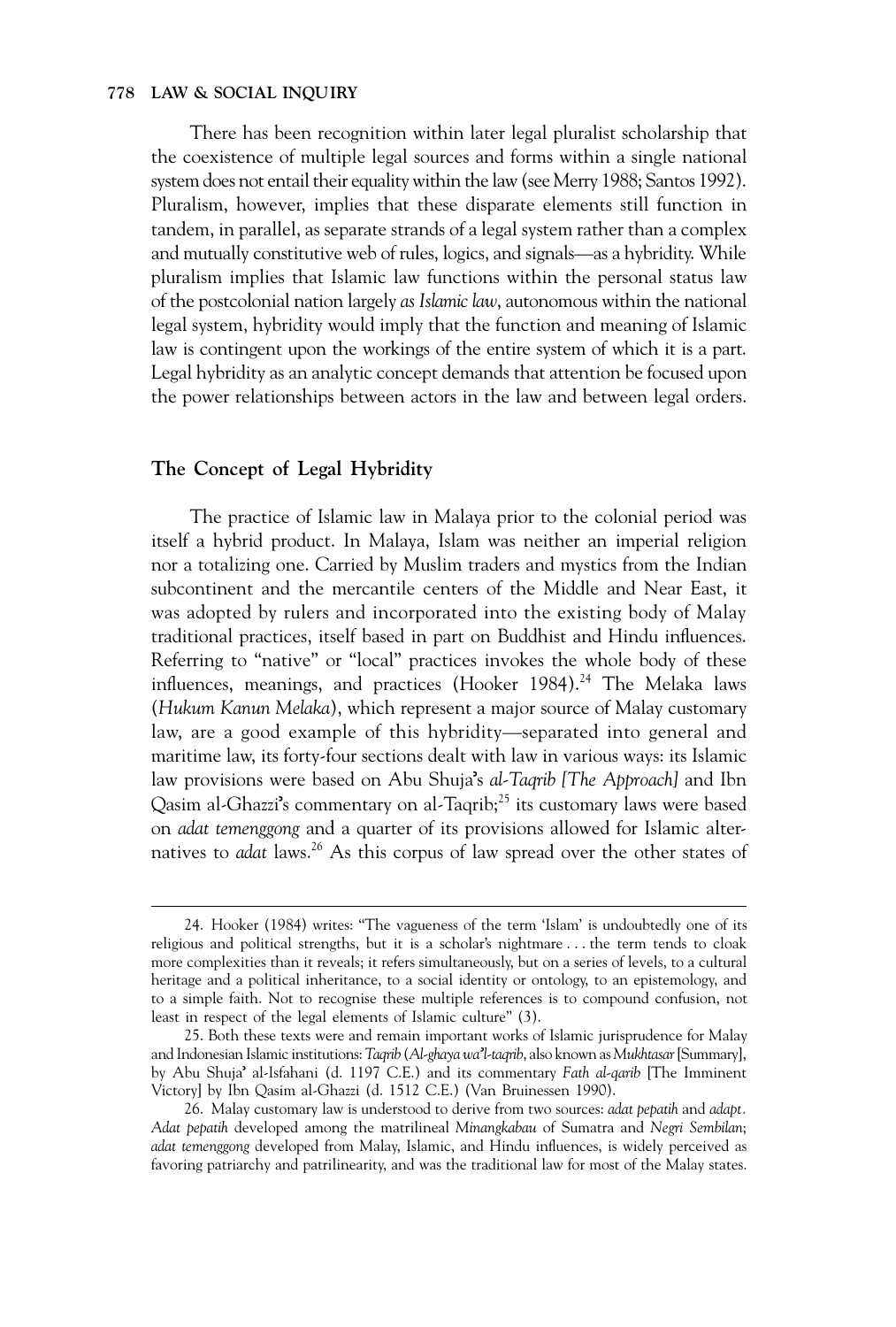Malaya, some local customs and interpretations of Islamic law were substituted for others in varying degrees (Jusoh 1991, 5). Malay rulers were Islamic rulers, but until the colonial period, their governance over Islam was not a central part of their authority.

As Malay identity and Muslim legitimacy became more unified, traditional customary practices that did not align with the dominant interpretation of Islamic law began to be replaced with Islamic legal practices codified by British elites. The matriarchal laws of the *Minangkabau* of West Sumatra began to be replaced by more patriarchal *adat temenggong*, and British interpretations of Islamic law from India came to be accepted legal practice for some areas of Malay religion and custom: marriage and divorce, for example. Land was another area where the law was hybrid: during the colonial period, land shifted from being governed through traditional practices, some of them Islamic and some not, to being administered almost entirely through colonial codes that dealt preferentially with Malays as indigenous people.

As a model for analyzing legal development and Islamic law in the colonial and postcolonial state, legal hybridity views legal development as a process and a performance aimed at a particular audience. Power is a negotiation between variously motivated elites in the colonial state; state and society are mutually dependent and constructive. Race and ethnic identity, previously the province of small local elites, became part of the construction of Islamic legitimacy and the beginnings of the nation. Resources for the building of legitimacy and the control of justice and institutions of the state became concentrated in the hands of fewer elites, local and colonial. Similarly, the content of legal practices and community values became more unified. It would be logical to expect, from this model, that opposition to the state would arise in terms of ethnic identity and that Islam would become a major source of resistance and contestation against the old elites. Indeed, opposition was made more possible in the era of national independence and after by the concentration of elite power and legitimacy, which made an obvious target for nationalists (cf. Mamdani 1999).

## **Islam, Ethnicity, and Elite Power**

The structure and administration of Islamic and customary law continued to be an area of contestation between Malay sultans and British colonialists during the period under discussion. Whereas before 1896 the sultans were the final court of appeals in the Federated Malay States, after 1896 they were replaced by a Judicial Commissioner. The Judicial Commissioner presided over a court hierarchy that placed *kadis (shari*]*ah* judges) and *penghulus* (village headmen) at the bottom of the system and that gradually removed rights of appeal and oversight over capital crimes from both the Resident and the sultan. In 1904 Malay rulers wrested back some of these rights by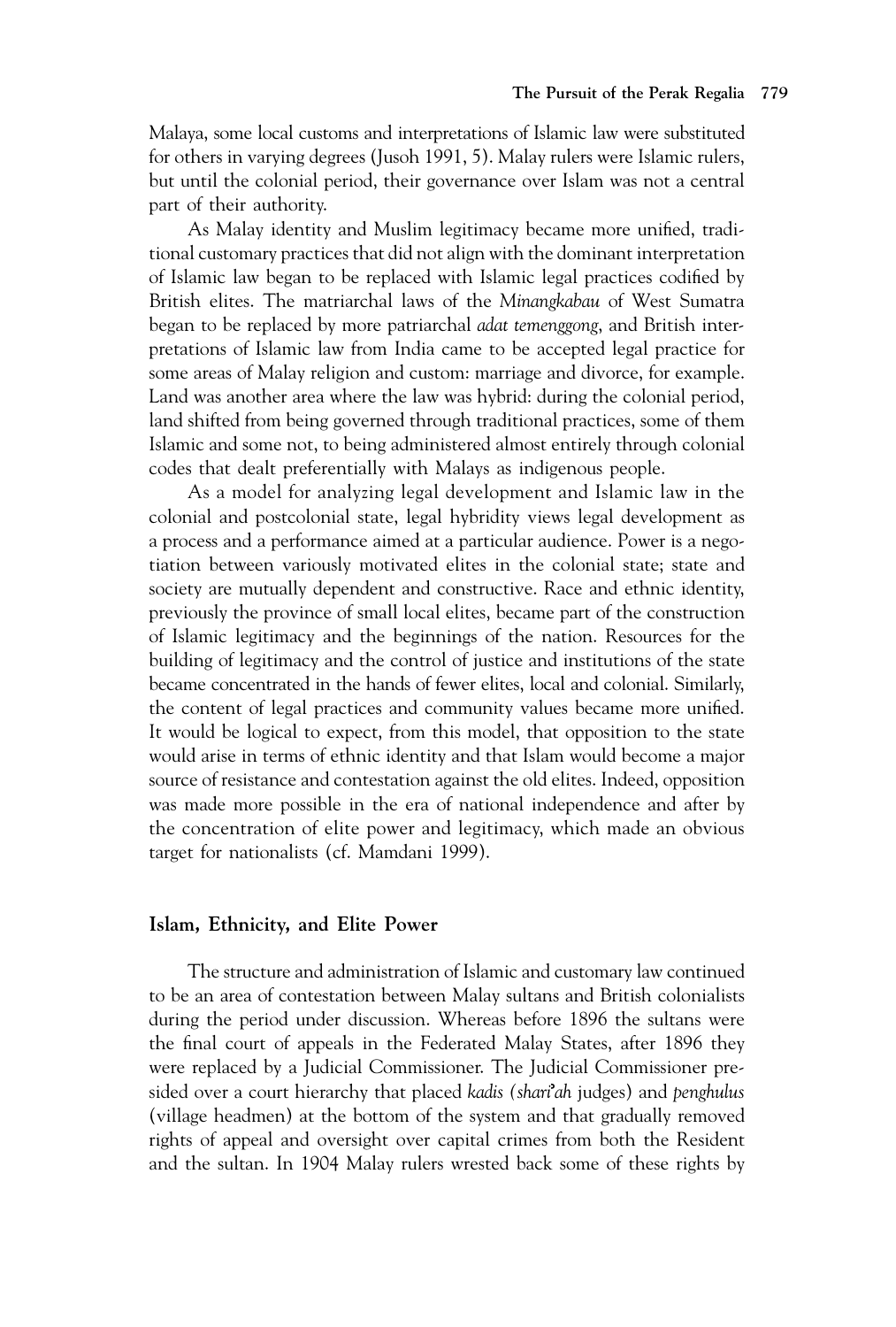claiming a separate institution for the implementation and adjudication of Islamic law and arguing that Islamic law could not rightly be administered by non-Muslim, non-Malay judges.27 Islamic courts were to answer ultimately to the sultan, as head of Islam in each state. Local Muslim *kadis* and other Islamic officials were brought back into the justice system, this time under the umbrella of the state, and positions in administration were given to members of the Malay elite who now demanded a place for themselves in the new order as chiefs, *penghulus*, and local Islamic figures. The British encouraged the training and deployment of this new Malay civil class.

By 1904 the sultanate and most other Malay elite positions had become incorporated within a British colonial state structure. As J. M. Gullick (1992) describes, "the Ruler now stood at the apex of a system of government which included State Councils, a salaried administration of ministers . . . district officers and sub-district headmen (penghulu), land officers to regulate the use of agricultural land as a transferable form of property, and an Islamic bureaucracy" (333). The Muhammadan Laws Enactment in the four federated states was both a significant achievement and a recognition of the limitations of the rulers' power, making the rulers' authority over matters of religion and custom into a matter of law but at the same time severely limiting the position and application of Islamic and customary law within the overall jurisdiction of the colonial state. In 1905 the rulers suggested that the chief Qadi hear appeals instead of British magistrates with no training in Islamic law, with the rulers themselves hearing final appeals; their recommendations were heard, but then a Supreme Court was established for appeals, and a year later the final appeals option was given to the Privy Council, finally uniting the legal system in Malaya under British authority.

Within the area ceded to their autonomy, the Malay elites had significant amounts of influence. They gained the power to interpret Islamic law, or to choose its interpreters, to dictate who might implement it, and in what areas. They gained, in doing so, the ability to decide who a Muslim was, what being Malay meant, and how both Malay and Muslim society related to each other and the state. They also helped reshape the meaning of the colonial state, removing much of the incentive for Malay elites to be adversarial to government, since they so quickly became identified with it. The role of race and notions of Malays as indigenous peoples with primary and, in some cases, sole rights to the state and its largesse would follow. Malay elites gained the ability to expand the region of personal law, and in their control over matters of religion and custom, they also began to set the terms of the debate on the place of Islam and race in the state. Their use of this power would increase and continue into the postindependence Malaysian state.

<sup>27.</sup> It seems to have been Colonial and India Office practice to have the most junior officials appointed to adjudicate matters between locals, another reason perhaps for the Malay elites to prefer their own administration of personal status law (Keith 1922, 114–55).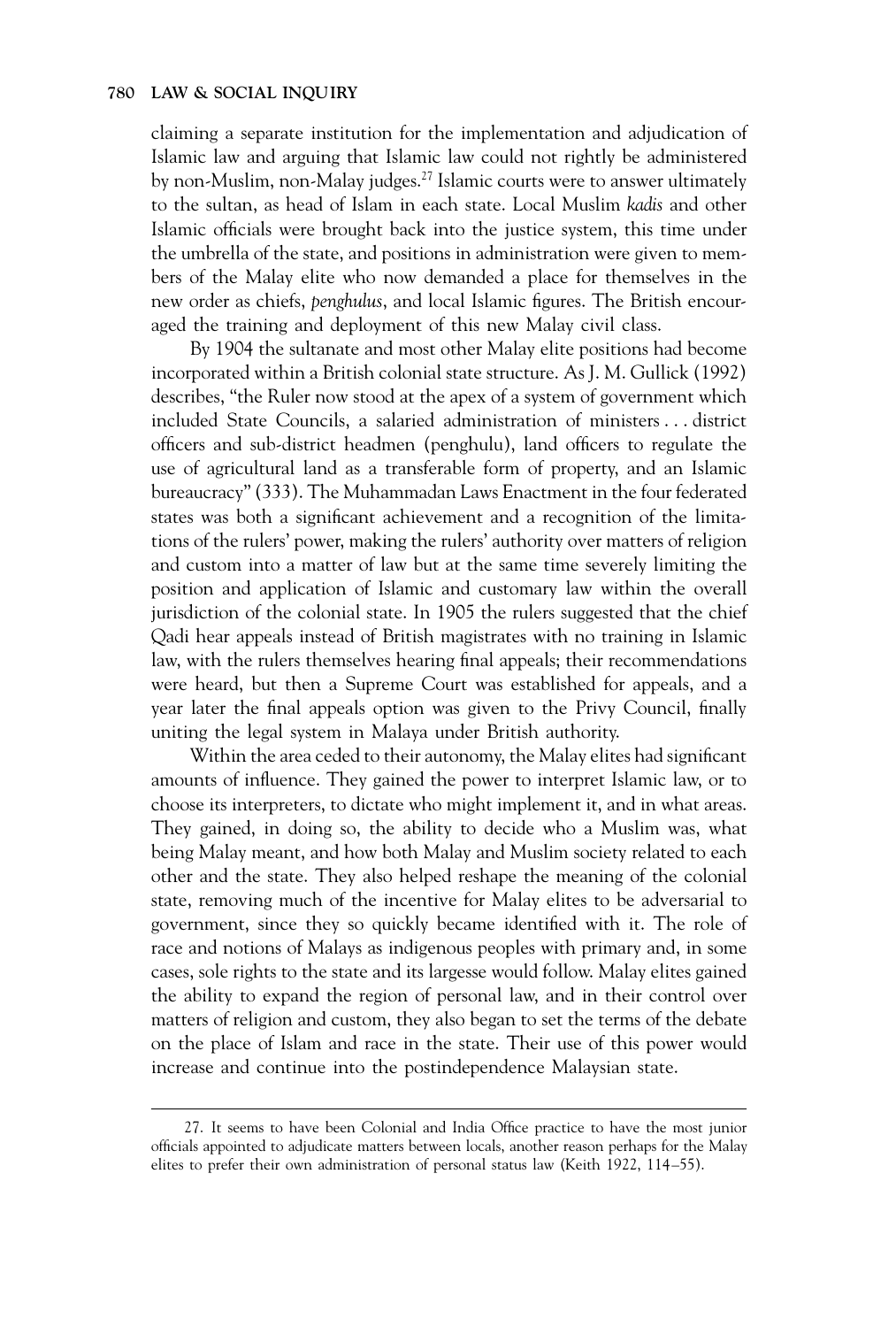Prior to the Treaty of Pangkor, power was held largely by the chiefs who controlled almost all areas of life within their locality by virtue of their grasp of military might and wealth. This practical power was supported by traditional legal principles. According to Andrew Harding (1976), "the Malay law texts are shot through with the notion that one's legal rights depend on one's status, from the Raja down to the slave . . . the entire legal and political structure was based on status; status depended on distinction, and distinction was based on wealth, or at least the display of wealth"  $(7-8).^{28}$  The raja's wealth and power revolved around a small area ceded to kingship by the chiefs, almost all of it to do with judicial and ceremonial functions: he was the last court of appeal, the symbol of state justice, the power to sentence death, the granter of honors, concessions, and revenue monopolies, the chief actor in foreign relations and military action. His wealth and his power, sustained by gifts, customs duties, and revenues from the royal district, meant the raja was uniquely positioned to benefit from British intervention, and the British were uniquely suited to benefit from what the Raja had to offer.

After the Treaty of Pangkor, power was reoriented around the figure of the raja, and his elevation to the rank of sultan, with its Islamic connotations.29 His position as head of state in cooperation with the British Resident was secured at the expense of the constellation of chiefs that had previously negotiated power in the Malayan kingdoms.<sup>30</sup> Changes in the structures of rule in Malaya had effects not only on who held political power but also on the expression of tradition, the operation and significance of symbol, and the meanings of legitimacy among Malays. Finding the mechanical instruments of rulership denied to them, the chiefs and rajas of Malaya resorted more and more to other resources: their legitimacy, exercised through symbol, religion, language, and custom, became all the more important in the face of foreign powers and rationalized government.

The position of sultan was particularly vulnerable to symbolic assault, since the sultan's power was derived in large part from Islamic legitimacy and Malay ceremony. If entirely excluded from a share of the state, the resistance of traditional elites in the Malay state could pose a significant problem. The Malay chiefs had to be compensated in various ways for being excluded from wielding state power; eventually this led to the formation of a new

<sup>28.</sup> Harding (1996) refers to the different criteria against which rulers were measured through Malayan history: ancestry, Islamic principles and history, yellow clothing, ceremonial regalia, rules and precedents, magic, and eventually written constitutions on the European model. Milner (1982) points out that in the Malay *hikayat* [chronicles], important sources of Malay custom and public values, the phrase *orang kaya* [rich person] is often used to refer to powerful, public men.

<sup>29.</sup> See Michael Laffan's discussion of the position of raja and sultan in Southeast Asia, and their relation to political and religious power during the twelfth to the twentieth century.

<sup>30.</sup> Each Malay state had its own system of naming titles: in this article, *raja* refers in general to the main royal figure in each local region who had titular supremacy but in most cases shared power with various other figures and groups, the chiefs prominent among them.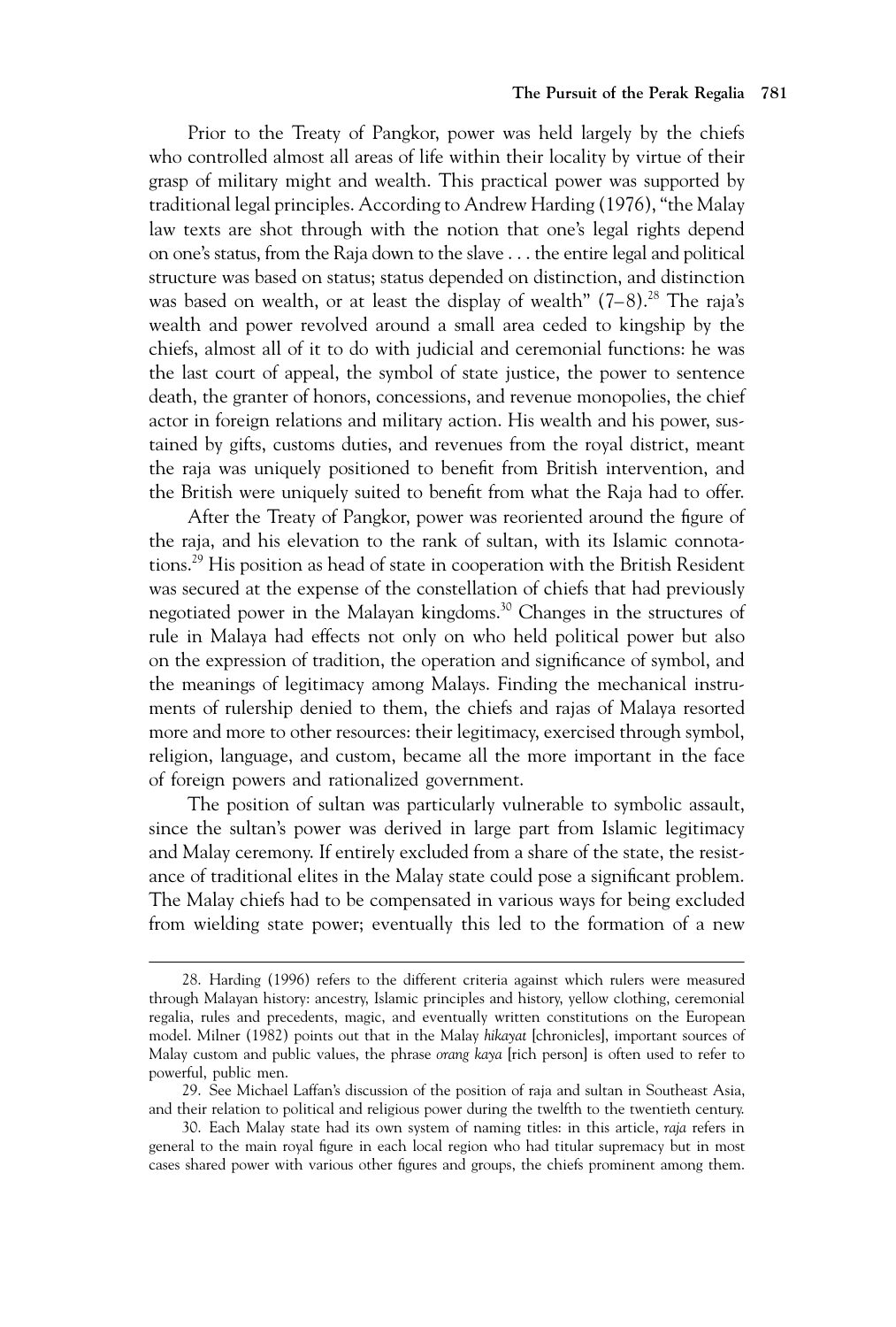administrative class, with elite privileges and guarantees in the Malayan federation.<sup>31</sup> Malay elites were compensated financially through state pensions for the chiefs and state-conferred titles and encouraged to play prominent roles in government administration. While some of these roles acknowledged the position of chiefs, rajas, and sultans in the state with no commensurate power to make or enact policy, other positions in the state were strengthened and incorporated into the mechanisms of state taxation, policing, and justice.

Islam represented resources that, once the sultan became guardian over matters of religion and custom, were increasingly important for the legitimacy of his rule. Malay rulers were allowed autonomy over matters of religion and custom, while educational systems, economic and political incentive structures, and the relationships between state and society were renegotiated. Authority over matters of religion and custom, when it came to the law, in large part meant authority over Islam. Islam was a powerful symbolic and political tool that could be used by the Malay rulers as a shield against British pressure or a gambit to play when the situation could be turned to their favor. The nature of Islamic legal institutions, classically positioned between the people and the state, representing both divine justice and mundane governance, has historically lent them to playing pivotal roles in conflicts between groups within Muslim states. In Malaya, Islam was able to serve as an internal bargaining asset between Malays. Additionally, Islam served as a unifying force in the Malay Archipelago and a key marker of Malay identity, which lent itself to many sites of struggle within and between states, institutions, communities, and individuals. In this process, *ulama* (Muslim religious scholars), whether Malays or members of prominent Arab families (*Sayyids* claiming descent from the Prophet Muhammad, or figures from Hadhramaut, in present-day eastern Yemen), played prominent roles (Freitag and Clarence-Smith (1997); Roff (1985); Riddell (2001)).

In order to benefit from their position as Islamic rulers, however, Malay traditional legal practices had to be recast into the mold of Islamic law. One example of this was the gradual shift within the northern states, which before colonialism practiced a combination of matriarchal Malay customary law (*adat pepatih*) and Islamic law, toward more patriarchal laws of land ownership, marriage, divorce, and women's participation in society in a different corpus of Malay traditional practice, *adat temenggong*.

The compromise reached between British Residents and Malay sultans managed to benefit both sides substantially. The area of policy overlap between them was large, and as personal status legislation continued to be elaborated in the early twentieth century, the number of Malay elites who were encouraged to take advantage of allying with the state, therefore capturing its language and identity as well as economic benefit, increased

<sup>31.</sup> This development was common to many colonial situations; for another example in the region (see Sutherland 1979).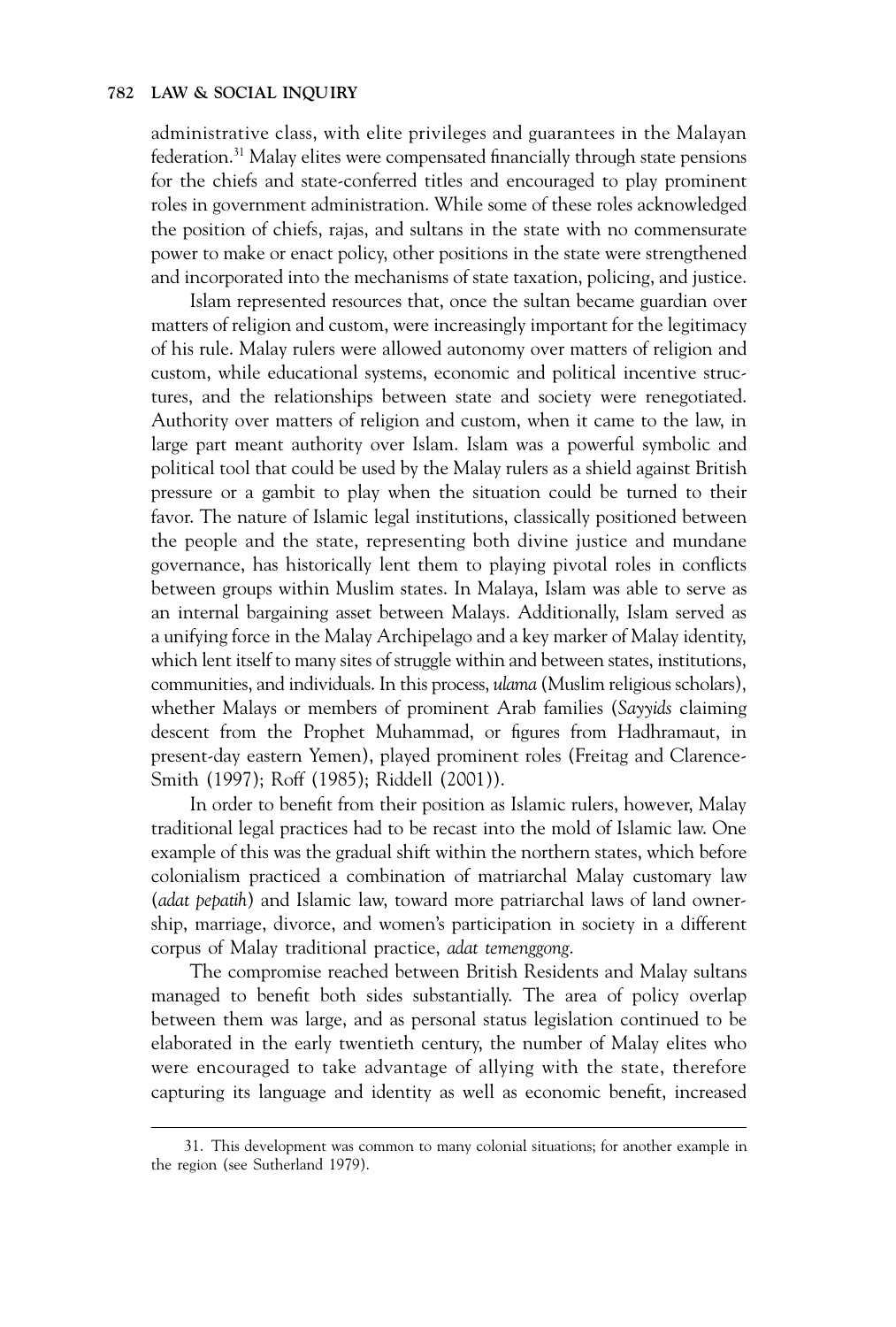significantly. While negotiations at each level of law resulted in varied outcomes, the overall pattern within personal status codification in the first three decades of the colonial state was an increase in the degree to which laws and legal institutions appeared to conform to traditional forms of authority under the leadership of the Malay sultans and while both law and the sultans were being incorporated within an ever more encompassing state.

## **CONCLUSION: THE MAKING OF A SULTAN**

When the Perak Regalia was finally turned over by Sultan Ismail at the end of the Perak War, it was with the help of the Sultan of Kedah, who then handed the regalia into the safekeeping of the Straits Settlements.<sup>32</sup> A new balance of authority had been constructed, one in which Malay elites had become more narrowly defined, the sultans and *penghulus* playing important roles in the state, while the chiefs held ceremonial roles and state pension. The ability of both local and colonial authorities now depended upon their balancing of two sets of resources: the legitimacy and networks of the Malay sultanate state and the bureaucratic mechanisms and political support of the British government.

The British role in reorienting the hierarchy of local power, while heightening the importance of the maintenance and construction of tradition and custom, is particularly stark in this example: as early as August 1878, the Maharajah of Johore, an important but independent ally of Britain in the Malay states, requested British support for a change in his title to sultan (CO Secret 39 1878). The governor of the Straits Settlements' reply was swift and unequivocal: "most undesirable to recognise Maharajah as Sultan it would be an incendiary to the whole Peninsula and following closely on the question of the Moar succession would greatly complicate our position" (CO Secret 41 1878). However, the Maharajah's influence continued to be so important for British political and economic interests that in 1885, he was granted his request:

Whereas His Highness the Maharajah of Johore has made known to the Governor of the Straits Settlements that it is the desire of his chiefs and people that he assume the title of Sultan, it is further agreed that, in consideration of the loyal friendship and constant affection His Highness has shown to the Government of Her Majesty the Queen and Empress, and of the stipulations contained in this Memorandum, he and his heirs and successors, lawfully succeeding according to Malay

<sup>32.</sup> The British agent who helped secure the surrender of Sultan Ismail reported that the regalia was secured with him, his two sons, and thirteen attendants. The "regalia is more valuable than it had originally been reported to be, consisting of the personal ornaments, plate, and weapons of the Sultans of Perak . . . (and) twenty-seven elephants" Barlow (1995, 73).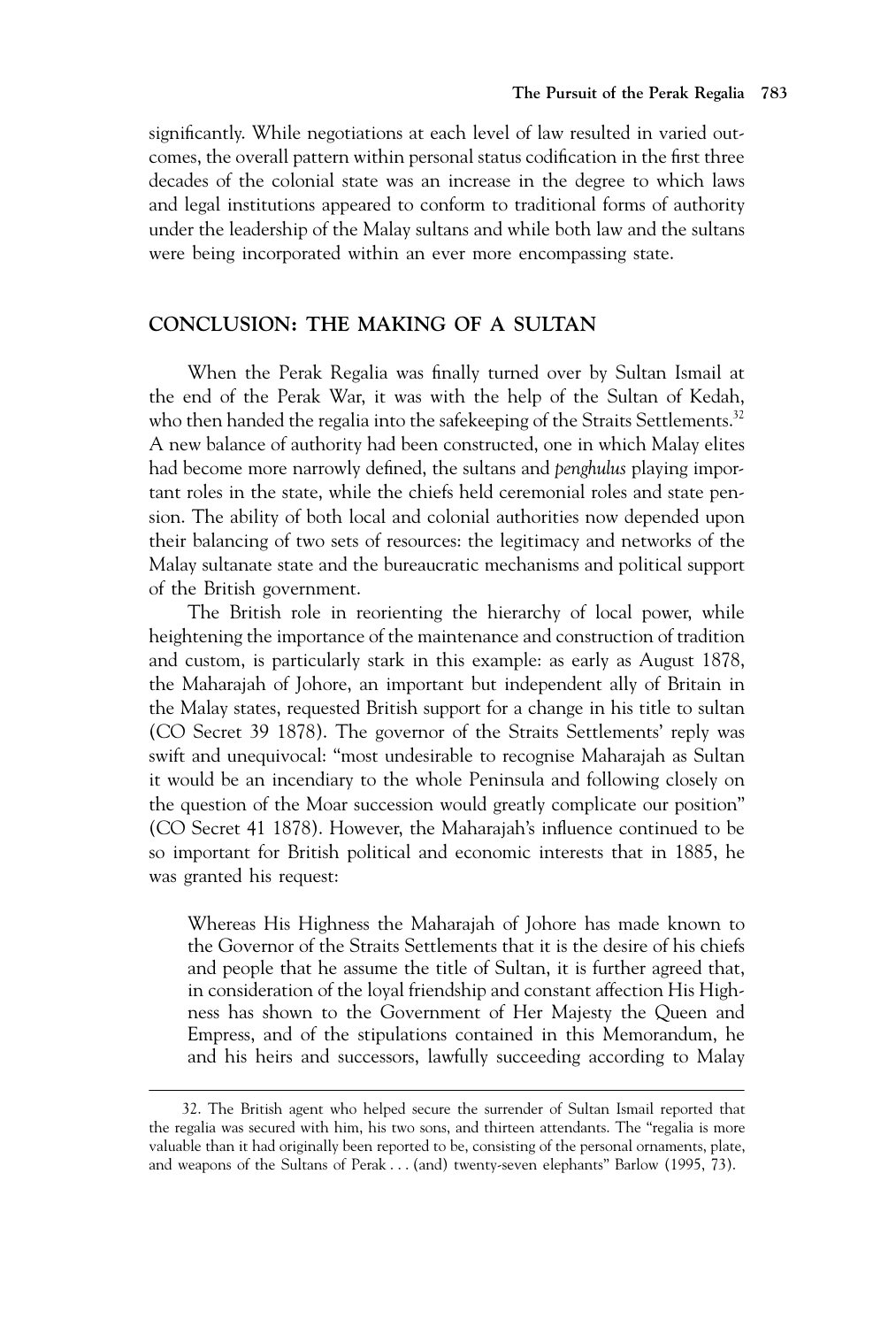custom, shall in future be acknowledged as His Highness the Sultan of the State and territory of Johore, and shall be so addressed. (CO 882/ 4/22 1885)

The Pursuit of the Perak Regalia illustrates a number of realities about the colonial project. While the British had force of arms and economics behind them, their success in getting the Treaty of Pangkor to be a legal fact depended in large part upon their ability to chase, by all means available, the symbolic and social resources of legitimate rule. Malay elites used the presence of the British for their own political advantage, while at the same time relying upon Islam and Malay custom for their own legitimacy. Law, as code and treaty, represented the negotiation of important political interests, but as a set of symbols and social relations, it also established a new kind of relationship between state, society, and subject in Malaya, a relationship that unified Islam and Malay ethnic identity and concentrated power over Islamic law and Malay custom in the hands of Malay sultans, who themselves became more embedded within the institutional hierarchy of the colonial state. The making of the Sultan of Johore illustrates this new relationship: the Maharajah's transformation into a sultan, justified through his relationship with the British and the desires of his people, backed by the legitimacy of Malay custom and his agreement to leave foreign affairs and the politics of other Malay states in the hands of the British, was signed not in Johore or any other seat of Malay power but in London at the Colonial Office.<sup>33</sup>

The pattern within the Malayan colonial context shows striking similarities to analyses of the colonial situation in parts of South Asia and the Middle East, and it indicates a rich field for studying the effects of colonialism upon not only personal status law but upon local Muslim identities, networks, and the construction of legal institutions. Authority within the colonial context depended upon the control of resources: discursive, economic, and military. Among these resources, those that facilitated some version of legitimate rule among both local and colonial elites were most valuable for the maintenance of the colonial state. In order to maintain legitimate authority, colonial administrators often delegated jurisdiction over matters of religion and custom to local elites, who then redefined social relationships and community values, Islamic and traditional law, to their advantage.

Islamic law in the postcolonial state is a product of these negotiations, a hybrid system whose implications and meaning must be contextualized within the workings of the system of which it is only one part. Legal hybridity includes a view of law as a process and a power in the colonial context as

<sup>33.</sup> Agreement on certain points touching the relations of Her Majesty's Government of the Straits Settlements with the Government of the Independent State of Johore, made between the Right Hon Frederick Arthur Stanley, Her Majesty's Secretary of State for the Colonies, on behalf of the Queen of the United Kingdom of Great Britain and Ireland, Empress of India, and His Highness the Maharajah of Johore (CO 882/4/22).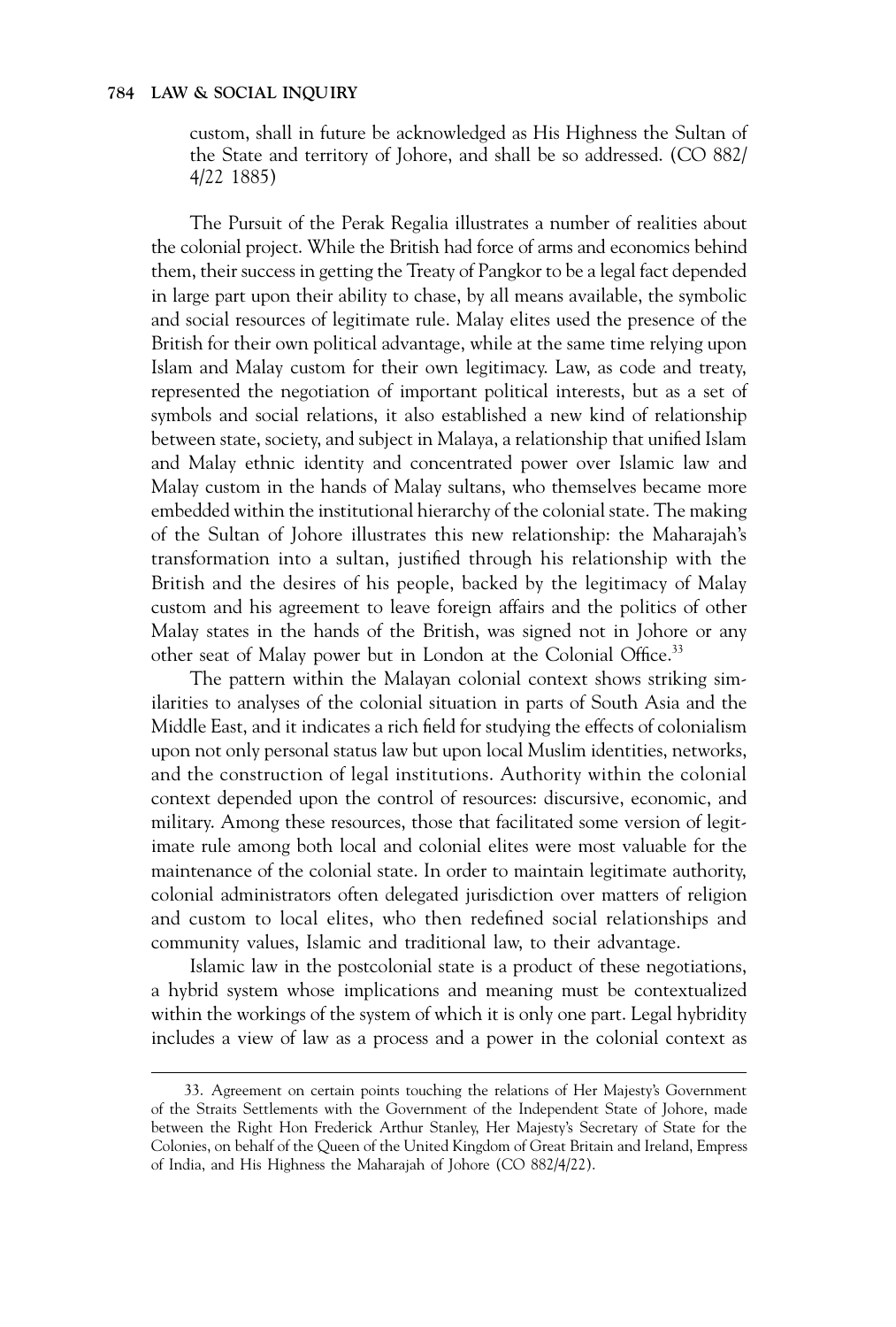a negotiated performance of values, language, resources, and violence. In this model, the evolution of the colonial state is inseparable from the social networks that contest, compete with, and capitalize upon it. Islam, Islamic law, and the politics of ethnic identity in the colonial and postcolonial Muslim state continue to be enmeshed in these colonial negotiations of law, state, and society. Legal hybridity offers a new view of Islamic law and of the colonial experience in Muslim states, a view that emphasizes the involvement of local elites and the importance of legitimacy. Islamic law, state identity, and the Muslim subject continue to be remade and reinterpreted based on colonial foundations: understanding the role of elites and colonial power contexts in the construction of legitimacy and the maintenance of the state continues to be important for the study of the Muslim world today.

The growing contemporary debate about the role of Islamic law in the state is built in large part upon an understanding of Islamic law as both a divine legacy and a body of law that can be codified and/or integrated within the modern state. This article argues that the history of Islamic legal development is inextricable from the history of the modern Muslim state, its imperial past, and its local political institutions—just as elite negotiations transformed Islamic law, these transformations in law changed Muslim identity, elite hierarchies, and state relationships in ways that remain important for the Muslim state today. Islamic legal development in the modern state may also be better understood in terms of a network of transmission, interpretation, and application that depended both upon imperial officials and their local elite counterparts. This development is neither specific to Islam nor to Malaya, and a comparative approach to the negotiations of law between local and colonial elites across regions may reveal a rich resource for new understandings of religion, authority, and law in the modern state.

## **REFERENCES**

- Abdul Kadir, Abdullah bin. 1834. Hikayat Abdullah [The Chronicle of Abdullah]. Trans. A. H. Hill. Kuala Lumpur: Oxford University Press, 1970.
- Abou Fadl, Khaled. 2001. *Speaking in God's Name: Islamic Law, Authority and Women*. Oxford: Oneworld.
- Ali Haji ibn Raja Ahmad, R. 1847. *Hikayat Sultan Abdul Muluk [The Chronicle of Sultan Abdul Muluk]*. Batavia: Peterteraan Masyarakat Alam Hikmat.
- Amri B., Shamsul. 1998. Debating about Identity in Malaysia: A Discourse Analysis. In *Cultural Contestations. Mediating Identities in a Changing Malaysian Society*, ed. Zawawi Ibrahim. London: ASEAN Academic Press.
- Asad, Talal. 1993. *Genealogies of Religion: Discipline and Reasons of Power in Christianity and Islam*. Baltimore: Johns Hopkins University Press.
- ——. 2003. Boundaries and Rights in Islamic Law: Introduction. *Social Research*, 70 (3): 683–88.

Anderson, J. N. D., ed. 1967. *Family Law in Asia and Africa*. New York: Praeger.

Barlow, H. S. 1995. *Swettenham*. Kuala Lumpur: Southdene.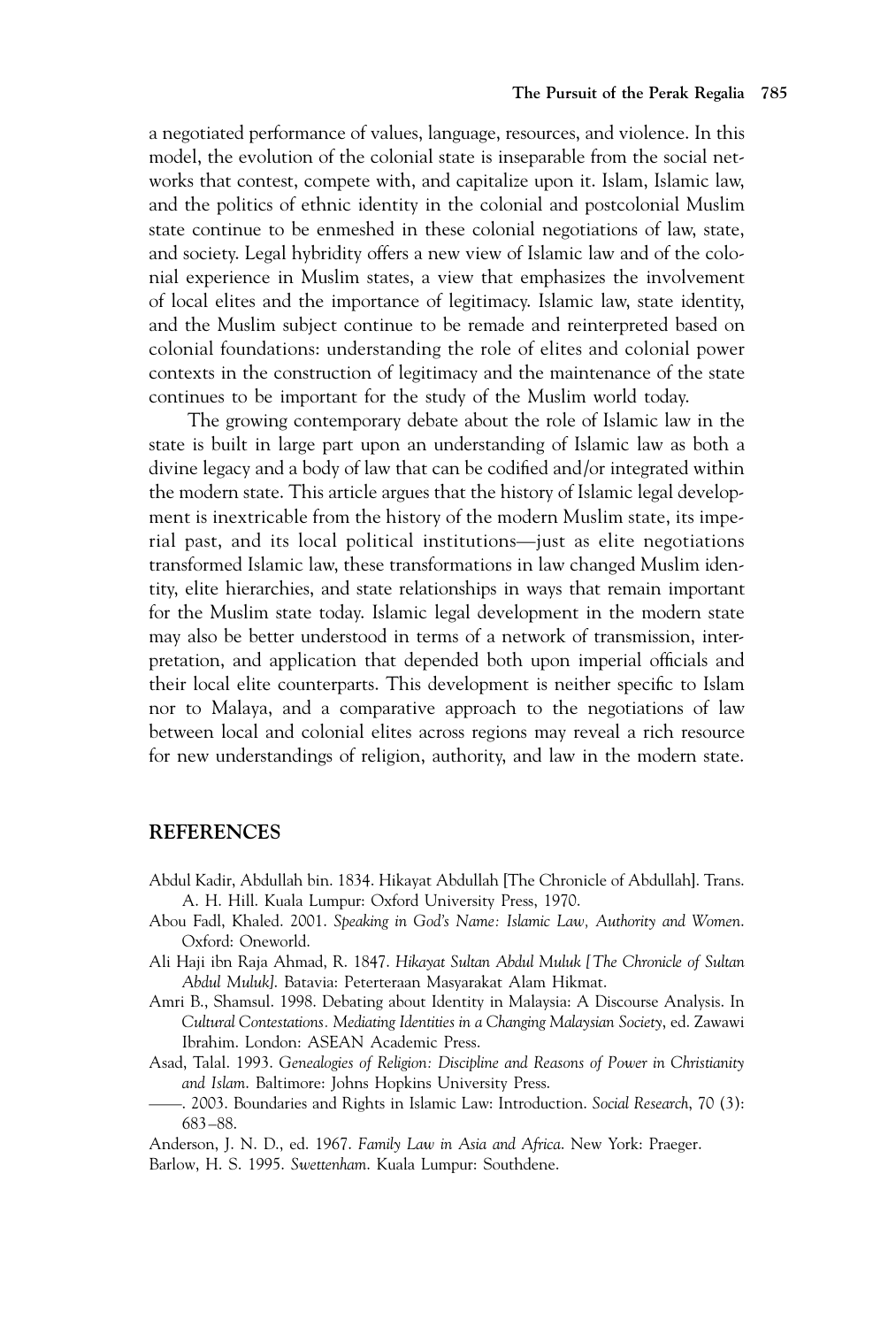- Brown, Nathan J. 1997. Shari'a and State in the Modern Muslim Middle East. *International Journal of Middle East Studies* 29:359–76.
- Charrad, Mounira. 2001. *States and Women's Rights: The Making of Postcolonial Tunisia, Algeria and Morocco*. Berkeley: University of California Press.
- Comaroff, Jean, and John Comaroff. 1991. *Of Revelation and Revolution: Christianity, Colonialism, and Consciousness in South Africa*. Chicago: University of Chicago Press.
- Cowan, C. D. 1961. *Nineteenth Century Malaya: The Origins of British Political Control*. London: Oxford University Press.
- Fitzpatrick, Peter. 1994. *The Mythology of Modern Law*. London: Routledge.
- Freitag, U., and W. G. Clarence-Smith. 1997. *Hadhrami Traders, Scholars and Statesmen in the Indian Ocean, 1750s–1960s*. Leiden, The Netherlands: Brill.
- Galanter, Marc. 1974. Why the Haves Come Out Ahead: Speculations on the Limits of Legal Change. *Law & Society Review* 9:95–160.
- Gullick, J. M. 1992. *Rulers and Residents: Influence and Power in the Malay States, 1870– 1920*. Oxford: Oxford University Press.
- Hallaq, Wael B. 2002. The Quest for Origins or Doctrine? Islamic Legal Studies as Colonialist Discourse. *UCLA Journal of Islamic & Near Eastern Law* 2:1–31.
- ——. 2005. *The Origins and Evolution of Islamic Law*. Cambridge: Cambridge University Press.
- Harding, Andrew. 1996. *Law, Government and the Constitution in Malaysia*. The Hague: Kluwer Law International.
- Hirschman, Charles. 1986. The Making of Race in Colonial Malaya. *Sociological Forum* 1 (2): 330–61.
- Hooker, M. B. 1975. *Legal Pluralism: An Introduction to Colonial and Neo-Colonial Laws*. London: Clarendon.
- ——. 1984. *Islamic Law in Southeast Asia*. Singapore: Oxford University Press.
- Jalal, Ayesha. 2000. *Self and Sovereignty: Self and Community in South Asian Islam since 1850*. New York: Routledge.
- Jusoh, Hamid. 1991. *The Position of Islamic Law in the Malaysian Constitution*. Kuala Lumpur: Dewan Bahasa dan Pustaka.
- Keith, A. Berriedale, ed. 1922. Edmund Burke on the Impeachment of Warren Hastings, 15–19 February 1788. In *Speeches and Documents on Indian Policy, 1750–1921*, 1:114– 55. London: Oxford University Press.
- Laffan, Michael. Dispersing God's Shadows: Reflections on the Translation of Arabic Political Concepts into Malay and Indonesian. Unpublished Paper: <http://www.anu.edu.au/> asianstudies/proudfoot/mmp/laffan\_apc.html (accessed March 8, 2007).
- Lazarus-Black, Mindie, and Susan Hirsch, eds. 1994. *Contested States: Law, Hegemony and Resistance*. New York: Routledge.
- Lev, Daniel S. 1972. *Islamic Courts in Indonesia: A Study in the Political Bases of Legal Institutions*. Berkeley: University of California Press.
- Lim Teck Ghee. 1976. *Origins of a Colonial Economy*. Penang: Universiti Sains Malaya.
- Mamdani, Mahmoud. 1996. *Citizen and Subject: Contemporary Africa and the Legacy of Late Colonialism*. Princeton, NJ: Princeton University Press.
- ——. 1999. Historicizing Power and Responses to Power: Indirect Rule and Its Reform. *Social Research* 66 (3): 859–87.
- Mather, Lynn, and Barbara Yngvesson. 1980. Language, Audience and the Transformation of Disputes. *Law & Society Review* 15:774–821.
- Maxwell, W. E. 1894. *Memorandum on the Introduction of a Land Code in the Native States in the Malay Peninsula*. Singapore: Government Printers.
- Mayer, Ann. 1990. The Shari'ah: A Methodology or a Body of Substantive Rules? In Nicholas Heer and Farhat Ziadeh, eds. *Islamic Law and Jurisprudence*, 177–98. Seattle: University of Washington Press.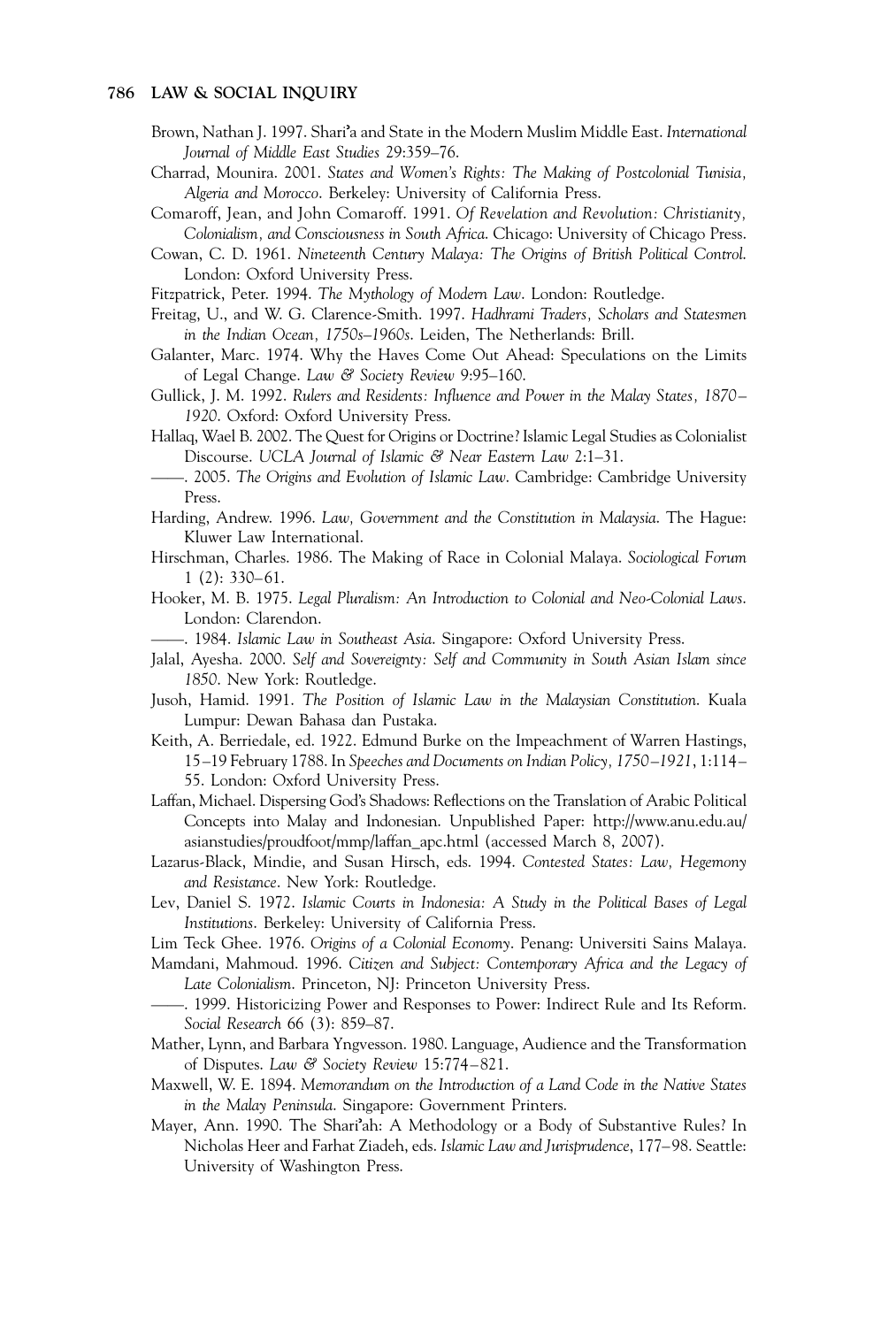Merry, Sally. 1988. Legal Pluralism. *Law & Society Review* 22:869–96.

- —. 2000. Colonizing Hawai<sup>2</sup>i: The Cultural Power of Law. Princeton, NJ: University Press.
- Messick, Brinckley. 1993. *The Calligraphic State. Textual Domination and History in a Muslim Society*. Berkeley: University of California Press.
- Migdal, Joel. 2001. *State in Society: Studying How States and Societies Constitute and Transform One Another*. Cambridge: Cambridge University Press.
- Milner, A. C. 1982. *Kerajaan: Malay Political Culture on the Eve of Colonial Rule*. Tucson: University of Arizona Press.
	- ——. 1987. Colonial Records History: British Malaya. *Modern Asian Studies* 21 (4): 773–92.
- ——. 1991. Inventing Politics: The Case of Malaysia. *Past and Present*, Aug. (132): 104–29.
- Mitchell, Timothy. 1988. *Colonising Egypt*. New York: Cambridge University Press.
- ——. 1991. The Limits of the State: Beyond Statist Approaches and their Critics. *American Political Science Review* 85 (1): 77–96.
- Moore, Sally Falk. 1978. *Law as Process*. London: Routledge and Kegan Paul.
- Parkinson, C. N. 1960. *British Intervention in Malaya 1867–1877*. Singapore: University of Malaya Press.
- Peletz, Michael. 2002. *Islamic Modern: Religious Courts and Cultural Politics in Malaysia*. Princeton, NJ: Princeton University Press.
- Rahman, M. J. 1986. The Undang-undang: A Mid-Eighteenth Century Malay Text. Occasional Paper no. 6. University of Kent at Canterbury, Centre for Southeast Asian Studies.
- Reid, Anthony. 1967. Nineteenth Century Pan-Islam in Indonesia and Malaysia. *Journal of Asian Studies* 26 (2): 267–83.
- Riddell, Peter. 2001. Arab Migrants and Islamization in the Malay World during the Colonial Period. *Indonesia and the Malay World*, 29 (84): 113–28.
- Robinson, Ronald. 1972. Non European Foundations of European Imperialism: Sketch for a Theory of Collaboration. In *Studies in the Theory of Imperialism*, ed. Roger Owen and Bob Sutcliffe, 117–41. London: Longman.

Roff, William R. 1967. *The Origins of Malay Nationalism*. New Haven, CT: Yale University Press. ——. 1985. Islam Obscured? Reflections on Studies of Islam and Society in Southeast Asia. *Archipel* 29:7–34.

- ——. 1987. *Islam and the Political Economy of Meaning: Comparative Studies of Muslim Discourse*. London: Croom Helm.
- Rosen, Lawrence. 1989. *The Anthropology of Justice: Law as Culture in Islamic Society*. New York: Cambridge University Press.
- ——. 2000. *The Justice of Islam: Comparative Perspectives on Islamic Law*. Oxford: Oxford University Press.
- Sadka, Emily. 1962. The State Councils in Perak and Selangor, 1877–1895. In *Papers on Malayan History*, ed. K. G. Tregonning, 89–119. Singapore: Journal of South-East Asian History.
- Scott, James. 1985. *Weapons of the Weak: Everyday Forms of Peasant Resistance*. New Haven, CT: Yale University Press.
- ——. 1998. *Seeing Like a State: How Certain Schemes to Improve the Human Condition Have Failed*. New Haven, CT: Yale University Press.
- Skeat, W. 1953. The Cambridge Expedition to the North-Eastern Malay States, and to Upper Perak 1899–1900. *Journal of the Malayan Branch of the Royal Asiatic Society* 26 (4): 82–83.
- Strawson, John. 1999. Islamic Law and English Texts. In *Laws of the Postcolonial*, ed. Peter Fitzpatrick and Eve Darian-Smith. Ann Arbor: University of Michigan Press.
- Sullivan, Patrick. 1987. *Social Relations of Dependence in a Malay State: Nineteenth Century Perak*. Kuala Lumpur: Malayan Branch of the Royal Asiatic Society, Monograph 10.